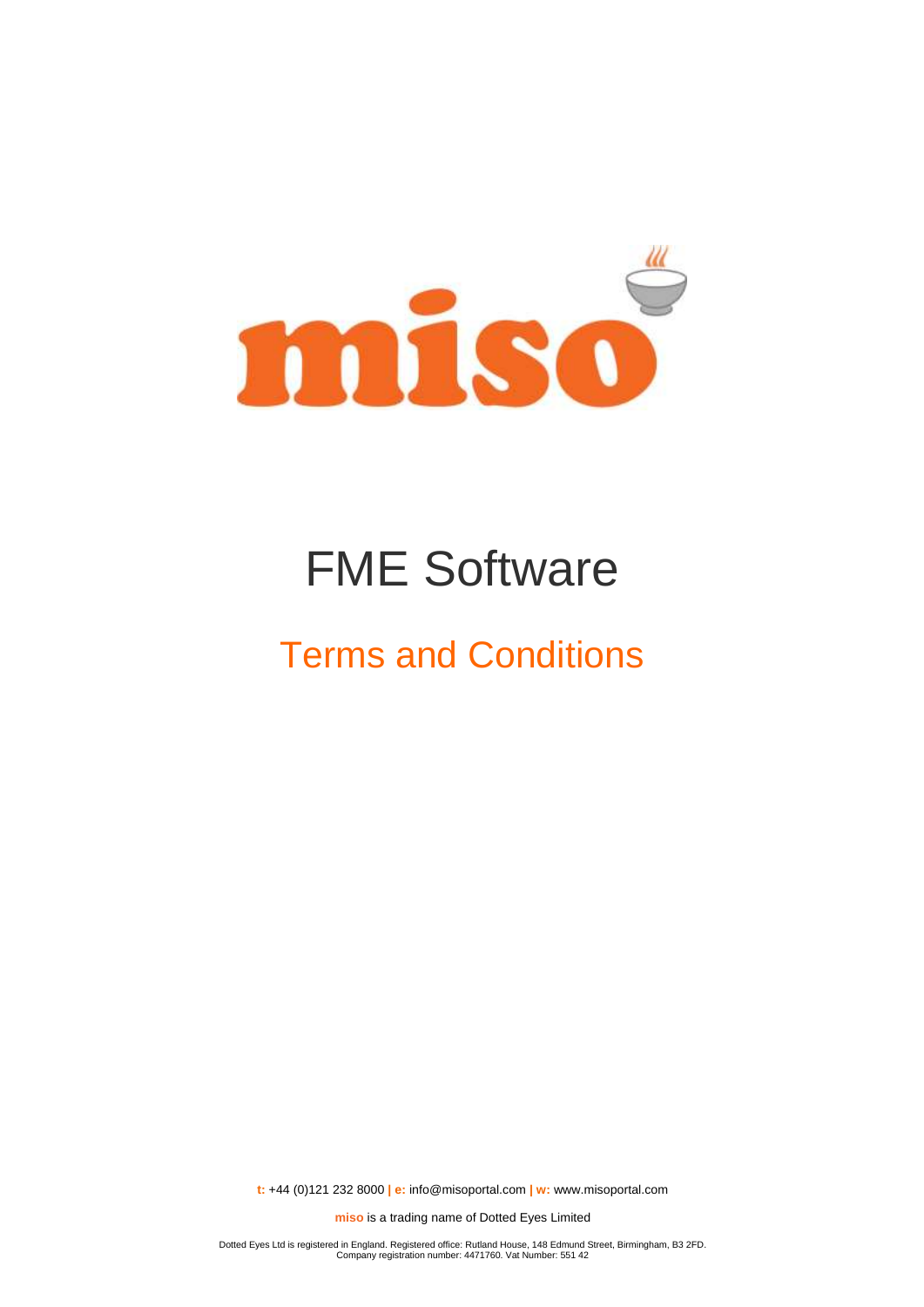

## **FME SOFTWARE**

## **TERMS AND CONDITIONS**

These pages together with the Dotted Eyes (miso) order form (**Order Form**) tell you the terms and conditions on which we have agreed to provide our FME Software to you. Please read these terms and conditions carefully before ordering any Services. By ordering any Services you agree to be bound by these terms and conditions (**Terms & Conditions**).

By installing, downloading, copying, accessing or otherwise using the Software and Related Material, you agree to be bound by the Terms and Conditions of this agreement. If you do not agree to all of these Terms and Conditions do not download, install or use the software or related materials.

Miso will not be bound by any standard terms furnished by the Customer in any of its documents, unless the Customer specifically states in writing separately from such terms that it intends such terms to apply and miso acknowledges such notification in writing.

## **1. Information about us**

Miso is a trading name of Dotted Eyes Limited. Dotted Eyes Limited **(Dotted Eyes, miso, we, us or our)** is registered in England and Wales under company number 04471760 and our registered office is Rutland House, 148 Edmund Street, Birmingham, B3 2FD. You are the entity named as the customer on the Order Form **(Customer, you or your).**

#### **2. How this Agreement is formed between you and us**

You need to complete an order for the Services using the Order Form **(Order).** The Order constitutes an offer by you to us to buy the Services. All Orders are subject to acceptance by us, and we will confirm such acceptance to you by sending you an invoice and/or an email relating to your Order that confirms that we have accepted your Order **(Order Confirmation).** The agreement between us **(Agreement)** will only be formed when we send you the Order Confirmation.

#### **3. Changes to the Terms**

Miso reserves the right to make changes to the Terms & Conditions. from time to time. The most current version of our Terms and Conditions (including the updated date) can be found at [www.misoportal.com/legal](http://www.misoportal.com/legal) It is therefore important that you check our website frequently for updates. If you do not agree to the updated Terms and Conditions you must stop using the Service. Your continued use of the Service after the date the updated Terms are posted will constitute your acceptance of the updated Terms and Conditions.

#### **4. Defined Terms & Interpretation**

**Affiliate:** of a Party means any Person which, during the Term, is a subsidiary or sister company, or representative of that Party in which the relevant party, directly or indirectly, owns more than 50% or the shares or is under common control

**Agreement:** the Order Form(s) together with these Terms & Conditions and any schedules, annexes, appendices and documents referenced in this Agreement.

**Applicable Law:** means, where applicable to a Party and relevant to this Agreement, any and all (a) legislation, laws, statutes, decisions, rulings, codes, government policies, regulations, by-laws or licensing conditions (including Data Protection Laws); and (b) mandatory industry requirements and regulations, binding codes of practice, and decisions and directions of any relevant governmental or regulatory, co-regulatory. or self-regulatory authority or agency of competent jurisdiction

**Authorised Users:** those nominated individuals within the Customer organisation who are authorised to use the Service.

**Business Day:** any day which is not a Saturday, Sunday or public holiday in England. **Confidential Information:** means all information disclosed by a Party (the "Disclosing Party") to the other Party (the "Receiving Party"), whether orally or in writing, if designated as confidential, that reasonably should be understood to be confidential given the nature of the information and the circumstances surrounding the disclosure. Confidential Information does not include any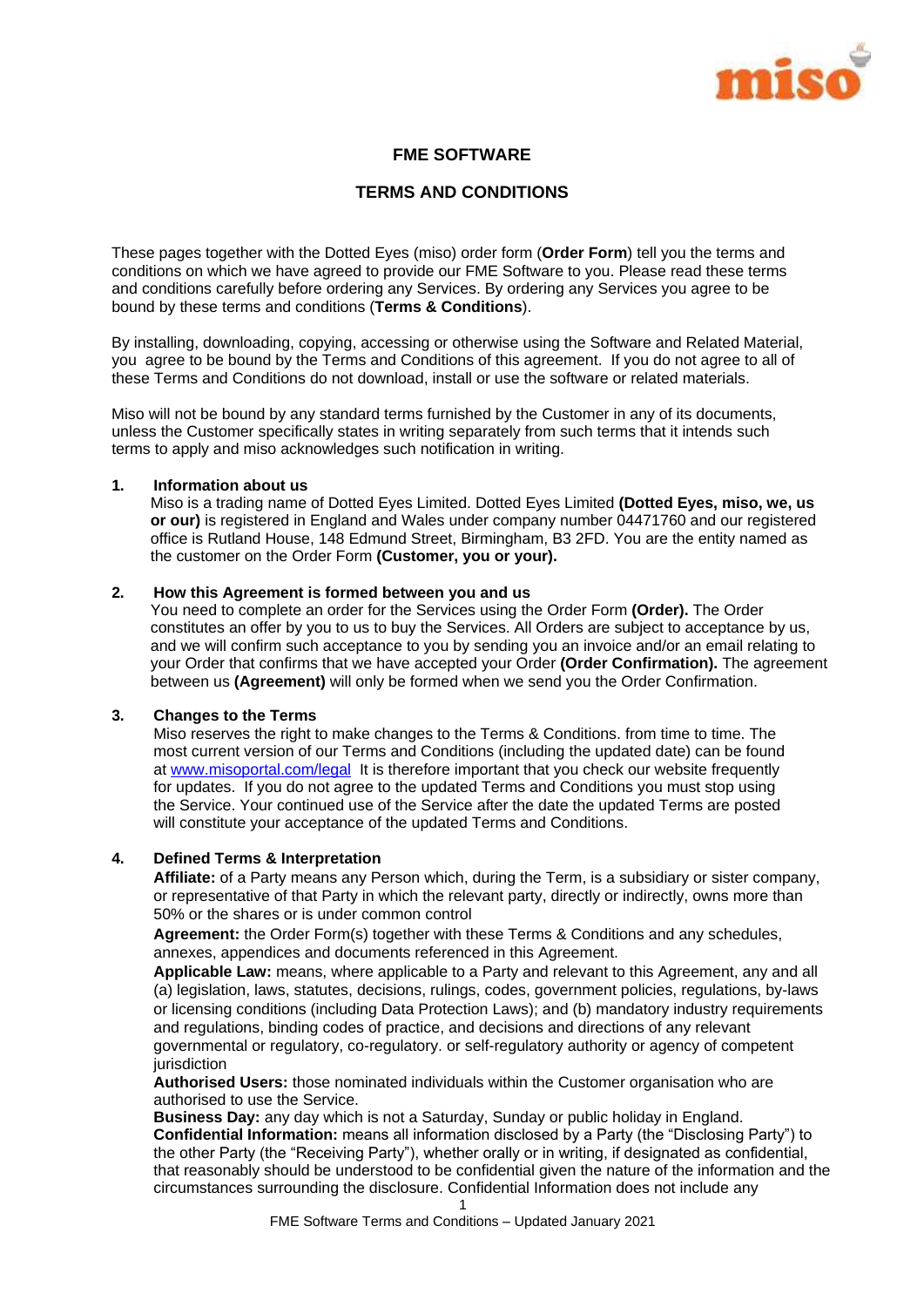

information that: (i) is or becomes generally known to the public, other than due to Receiving Party's breach of this Agreement; (ii) was rightfully known to the Receiving Party before obtaining it from the Disclosing Party; (iii) is received from a third party without breach of any obligation owed to the Disclosing Party; or (iv) was independently developed by the Receiving Party without use of the Disclosing Party's Confidential Information and for which the Receiving Party can provide documentary evidence created at the same time as the development that verifies the development was independent.

**Contractor:** means those independent third parties who perform services related to this Agreement for you, but solely to the extent they are acting on your behalf.

**Customer Data.** "Customer Data" means any business information or other data which you input, upload or provide to miso for the purpose of using the service

**Customer Personal Data.** means all Personal Data processed by miso and its Affiliates on behalf of the Customer under or in connection with this Agreement

**Documentation:** means any supporting product help and technical specifications documentation provided by miso with the online service to you.

**Data Protection Laws:** means any laws and regulations relating to privacy or the use or processing of data relating to natural persons, including: (a) EU Directives 95/46/EC and 2002/58/EC (as amended by 2009/139/EC) and any legislation implementing or made pursuant to such directives, including the Data Protection Act 1998 (the **"DPA"**) and the Privacy and Electronic Communication (EC Directive) Regulations 2003; and (b) EU Regulation 2016/679 (**"GDPR"**) and (c) any laws or regulations ratifying, implementing, adopting, supplementing or replacing GDPR. In this Agreement, unless the context otherwise requires, "**Data Controller**", "**Data Processor**", "**Data Subject**", "**Personal Data**", "**process**", "**processing**", "**transfer**" (in the

context of Personal Data transfers) and "**appropriate technical and organisational measures**" shall have the meanings and otherwise be interpreted in accordance the GDPR.

**Effective Date:** the date set out in the Order Form(s), the date of this Agreement or the date you first use the service

**Fees:** the fees for the provision of the Service as set out in Order Form and referred to in clause [19](#page-6-0) of these Terms & Conditions.

**Force Majeure:** means any cause, preventing either Party from performing any or all of its obligations, which is beyond the reasonable control of the Party so prevented and which may include nationwide strikes, lock-outs or other industrial disputes, nuclear accident or acts of God, war or terrorist activity, riot, civil commotion, malicious damage, compliance with any new Applicable Law or change in Applicable Law, breakdown of plant or machinery, internet delays or failures or connectivity issues, fire, flood, storm or default of suppliers or sub-contractors (but only where such supplier or sub-contractor's default is itself attributable to force majeure as set out here) and any other acts, events, omissions or accidents

**Group Company**: means in relation to a Party, a company that directly or indirectly controls, is controlled by, or is under common control with any subsidiary or holding company of that Party **Initial Term:** as set out on the Order Form.

**Intellectual Property Rights:** all patents, copyrights, design rights, trademarks, service marks, trade secrets, know-how, database rights and other rights in the nature of intellectual property rights (whether registered or unregistered) and all applications for the same, anywhere in the world.

**Licence:** the right to use the Services as set out in these Terms & Conditions.

**Normal Business Hours:** 9.00 am to 5.00 pm local UK time, each Business Day, excluding Bank Holidays.

**Open Source Software:** the computer programs used by the Proprietary Software which are sub-licensed by miso under third party open source licences.

**Order Form(s):** an order form completed by you or our Statement of Works signed by you, relating to the Services which shall be governed by these Terms & Conditions.

**Parties:** you and us and "Party" means either you or us (as the context dictates).

**Person:** means any (i) individual; or (ii) partnership, firm, corporation, limited liability company, joint venture, association, trust, unincorporated organisation, or other legal entity or organisation.

**Proprietary Software:** the "FME Software" which is proprietary to Safe Software Inc.

**Related Materials:** means all of the user, reference, operating, training, or related information supplied by miso and/or Safe Software in printed or electronic form including new, revised, and corrected documents.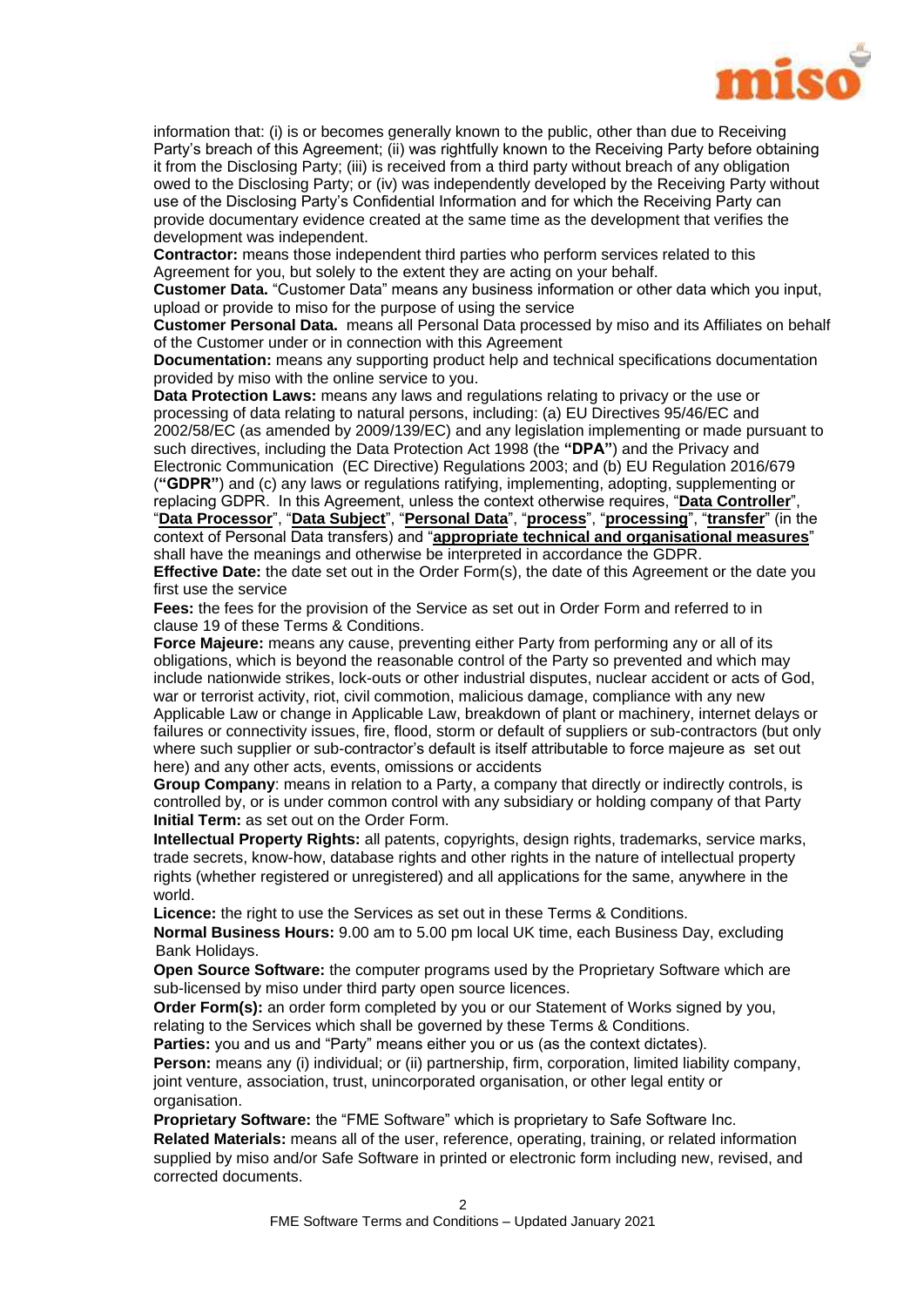

**Safe Software:** Safe Software Inc. Proprietary owner of FME Software. Miso is a reseller of Safe Software products and services.

**Software:** means the actual copy of all or any portion of Safe Software's proprietary software technology, including all editions of FME Desktop, FME Server, and software development kits ("SDK"), on any media and in any format and includes backups, patches, service packs, updates, extensions, or permitted merged copies

**Sub-Processor:** means a miso third party service provider, Group Company or Affiliate appointed by miso to process Customer Data and Customer Personal Data **Term:** means the period between the dates indicated in the Order Form(s) as the start date and the end date

**VAT:** value added tax chargeable under English law for the time being and any similar additional tax.

In the case of conflict or ambiguity between any provision contained in these Terms & Conditions and any Order Form, these Terms & Conditions shall take precedence.

## **5. Our Obligations**

- 5.1. We shall use reasonable endeavours to provide the service in accordance with the Order Form(s) in all material respects.
- 5.2. You acknowledge and agree that miso relies on its Group Companies, Affiliates and third party service providers, in order to provide its Services and Products to you, and that as such miso may share and give them access to your Customer and Personal Data in order to supply the services and products to you under this Agreement. You further acknowledge and agree that such parties may be based in different jurisdictions and shall have access to Customer Data and Personal Data in those jurisdictions.

Full details can be found:

- On our website www.misoportal.com in our:
	- o Information Security document
	- o Privacy Policy

We reserve the right to change the above policies and documents and their location from time to time. It is therefore important to check our website regularly. Last updated dates will be clearly shown.

- In the appendices to the agreement including:
	- o Data Protection
	- o Data Processing Activities

We reserve the right to change this Agreement including any appendices contained within and their location from time to time. It is therefore important to check our website regularly. Last updated dates will be clearly shown

5.3. We shall remain liable for the acts and omission of any third party engaged by it in the provision of the Services, and our dealings with Sub-Processors and transfers of Customer and Personal Data are governed by the Appendix D(1) Data Protection, the Appendix D(2) Data Processing Activities and our Information Security document and Privacy Policy which can be downloaded by going to www.misoportal.com

## **6. Permitted Uses**

- 6.1. Pursuant to the terms and conditions of this Agreement and any Order Form, miso hereby grants to you a limited, non-exclusive, non-transferable license to install and use the Software and Related Materials as follows:
	- (a) If you acquire a fixed license, you are authorised to install and use one copy of the Software on a single designated physical or virtual machine in such a way that the Software is only accessible to a single user.
	- (b) If you acquire a floating license authorising a specified number of concurrencies, you may install the Software on multiple machines, provided that the number of users using the Software at any one time is not greater than the authorised number of concurrencies.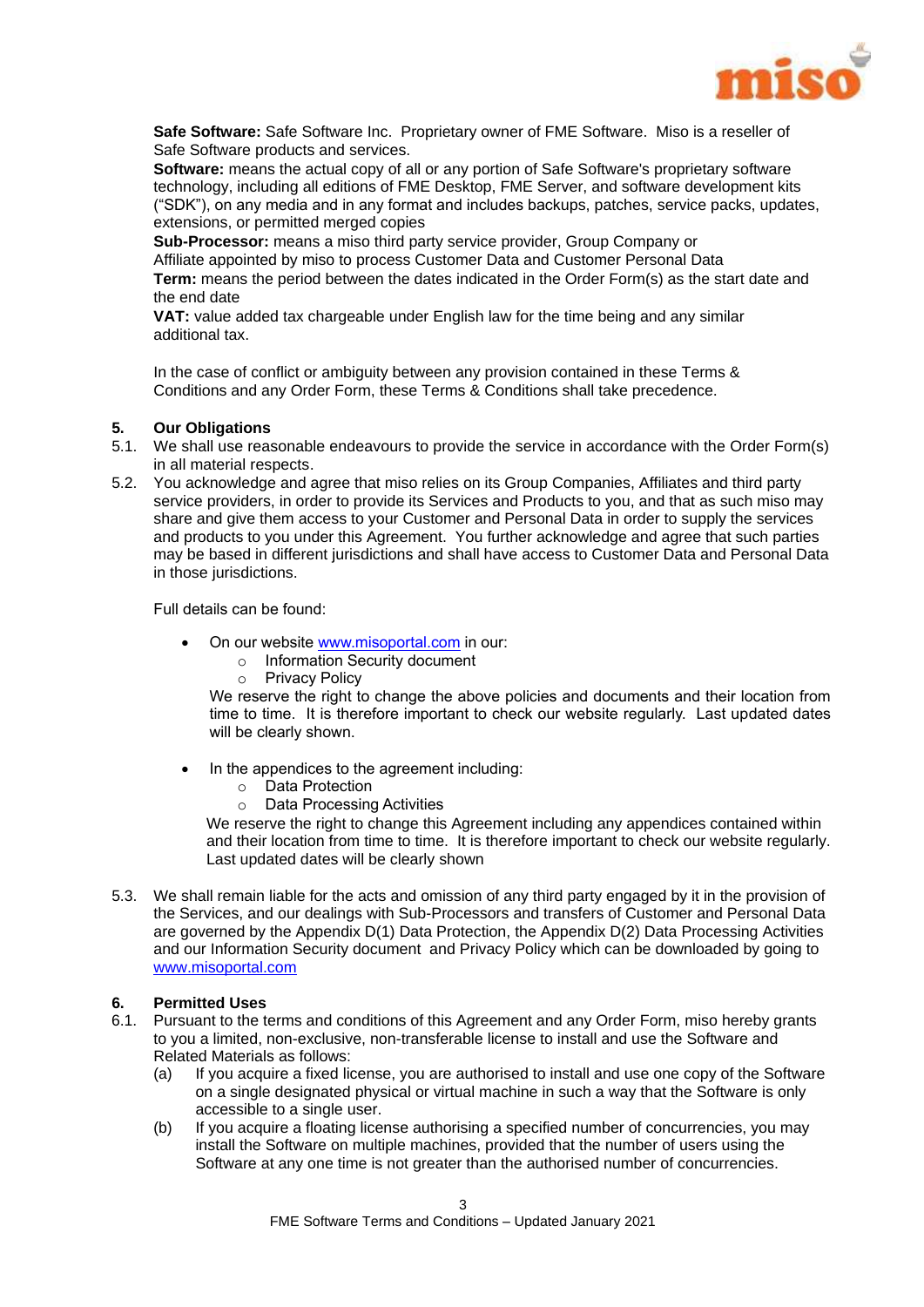

- (c) If you acquire a server license authorising a specified number of engines, you may install the Software on multiple machines, without restriction to the number of users. However, you may use no more than the authorised number of engines associated with your server license.
- (d) If you acquire a Subscription service, you are authorised to install a number of different software licences as described in the Enterprise Subscription service in Appendix G
- 6.2. You may provide access to and use of the Software to any Affiliate, consultant, or contractor solely for your benefit. You may make additional copies of the Software and Related Materials only as reasonably required for internal backup protection. Any other use must be approved in writing by miso.
- 6.3. FME Server Software may be used as part of a cloud-based application or web service offered to the public. When used as part of a cloud-based application or web service, FME Server may be used to process your own data or third party data for the benefit of third parties. However, there must be added functionality or value to your cloud-based application or web service and the FME Server functionality cannot be offered to third parties in a standalone configuration.
- 6.4. You agree to be bound by the FME Software License Agreement published on the Safe Software website<https://www.safe.com/legal/> a copy of which is available on request.

## <span id="page-4-0"></span>**7. Uses Not Permitted**

- 7.1. Except as expressly provided in this Agreement, you may not use the Software to provide paid consulting services to third parties and you shall not act as a service bureau or application service provider that allows third parties direct access to the Software. You shall not sell, rent, host, lease, sub-license, lend, timeshare, transfer, or otherwise provide unlicensed third parties direct access to the Software. You shall not reverse engineer, decompile, disassemble, alter, modify, or create any derivative works of the Software and Related Materials except to the extent permitted in this Agreement or by law.
- 7.2. Other than as part of a cloud-based application or web service that uses FME Server, you may not use the Software to process third party data solely for the use and benefit of third parties. You may not use FME Desktop to provide any stand-alone data translation system or web service for third parties unless a separate written agreement is obtained from Safe Software. If you want to purchase rights beyond those granted by this Agreement, you may do so by contacting miso.

## <span id="page-4-1"></span>**8. Sample Data & Authorised Credentials**

You may use the sample data provided with the Software to test, evaluate, and demonstrate features of the Software, and for no other purpose. As well, the Software may contain pre-installed authorization credentials (the "Credentials") to permit connectivity with various web services. These Credentials are provided for testing, evaluation, and demonstration purposes. You may only use these Credentials in connection with the Software. These Credentials are provided by third party licensors, are not within the control of miso or Safe Software, and may be disabled at any time without notice. If you use the Software for production purposes, then you should obtain your own account and authorisation credentials for the web service(s) you plan to use. Instructions for obtaining your own authorisation credentials will be available in the Related Materials.

#### <span id="page-4-2"></span>**9. Third Party Components**

The Software may include third party software components ("3rd Party Components"). Copyright notices and/or licenses for 3rd Party Components are available in the Legal Notices file located in the "About" box of the Software or may be requested by contacting [legal@safe.com.](mailto:legal@safe.com) All 3rd Party Components' license terms work in conjunction with this Agreement and together are complete statements of your rights and restrictions with respect to the Software.

#### **10. Upgrades**

If you upgrade the Software from one license type to another (for example, from fixed to floating) or to an edition with additional functionality (for example, from Professional Edition to Database Edition), then you agree to uninstall the old Software license key prior to installation of the upgraded Software license key. All upgrades are provided to you on a license exchange basis. By using the upgraded Software, you voluntarily terminate your rights to use any previous version of the Software, except to the extent that the previous version is required to transition to the upgraded Software.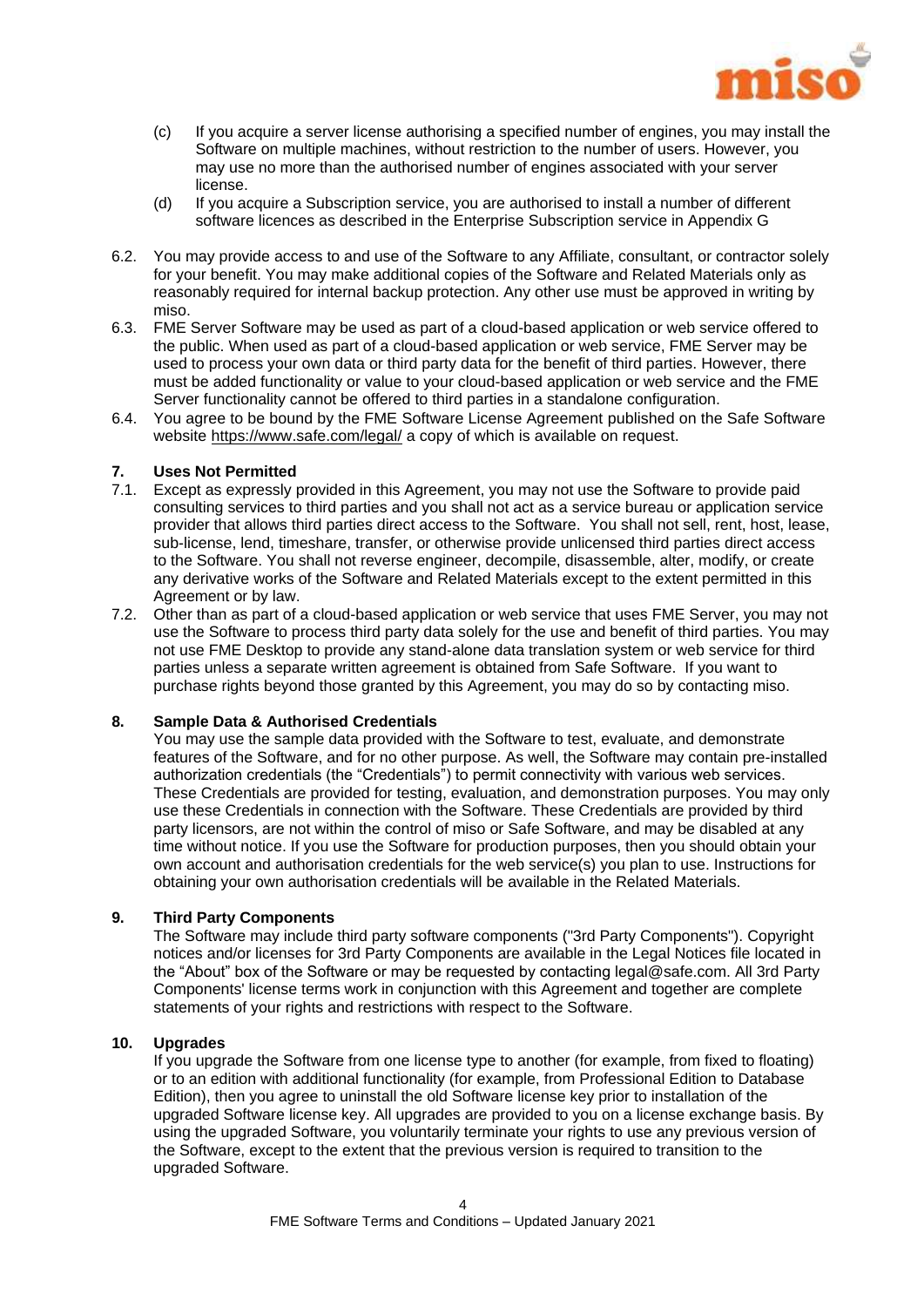

## <span id="page-5-0"></span>**11. Ownership & Copyright**

Safe Software and its 3rd Party Component licensors retain exclusive title to and ownership of any copy of the Software and Related Materials licensed under this Agreement. The Software and Related Materials are protected by United States, European, and Canadian copyright laws and applicable international treaties and/or conventions. The structure, organization, and code are the valuable trade secrets of Safe Software and its licensors. You shall not remove, obscure, or deface any logo, notice, trademarks, or legend of copyright from the Software or any Related Materials. You have no right to use any of Safe Software's trade names, trademarks, service marks, logos, domain names, or other distinctive brand features. You agree not to export the Software and Related Materials into a country that does not have copyright laws that will protect Safe Software's proprietary rights. From the date of receipt, you agree to use reasonable efforts to protect the Software and Related Materials from unauthorised use, reproduction, distribution, or publication.

## <span id="page-5-1"></span>**12. Third Party Applications for the Software**

If you use the Software in conjunction with applications developed by you or third parties, you agree that miso and Safe Software are not responsible for those applications and are not liable for any loss or damage resulting from the use of such third-party applications. You must ensure that any license terms for such third-party applications do not: (a) create, or purport to create, obligations for miso, Safe Software or its 3rd Party Component licensors with respect to the Software; (b) grant, or purport to grant, any rights to miso. Safe Software or its 3rd Party Component licensors' intellectual property; or (c) grant, or purport to grant, any immunities under this Agreement.

#### **13. Export Controls**

You acknowledge and understand that the export or re-export of certain goods or technical data from Canada, the United States, or your applicable jurisdiction may be controlled by export control laws. The Software may be subject to such export restrictions. To the extent that it is, the Software may not be shipped, transferred, licensed, exported, or re-exported into any country or used in any manner prohibited by any applicable export laws, restrictions, or regulations. You are responsible for obtaining any and all appropriate permissions prior to exporting or re-exporting products incorporating, encompassing, or relying upon the Software.

#### **14. Limited Warranty**

the Software is provided "AS IS" and with all defects and errors. Miso and Safe Software warrants that the media upon which the Software and Related Materials are provided will be free from defects in materials and workmanship, under normal use and service, for a period of ninety (90) days from the date of receipt. Miso and Safe Software warrants that it has the power to grant the license rights described in this Agreement. To the maximum extent permitted by applicable law, miso and Safe Software makes no other warranties, express or implied, as to merchantability, use of reasonable skill and care, or fitness for any particular purpose. Without limiting the generality of the foregoing, miso and Safe Software assumes no liability for damage to any system on which this software is installed, for corruption of any data translated by the software, or for losses arising in the event third parties are able, for any reason, to use or access the software or your data or services without charge.

Your exclusive remedy during the warranty period and miso's entire liability under this Agreement shall be: (i) to replace the media containing the Software and Related Materials; or (ii) to refund the initial Software purchase price.

#### **15. Professional Services**

Professional Services are available to you for an additional fee dependant on the scope of the work to be done. If you have purchased Professional Services from us this will be detailed in the Order Form or Statement of Work. Any Professional Services purchased will be governed by the Professional Services Terms and Conditions which can be found at [www.misoportal.com/legal](http://www.misportal.com/legal)

### **16. Support**

Ticketed Online Support is optional add-on and can be purchased for an additional fee. If you have purchased Technical Support this will be stated in your Order Form. Any Technical Support purchased will be governed by the Technical Support Terms and Conditions which can be found at [www.misoportal.com/legal](http://www.misportal.com/legal)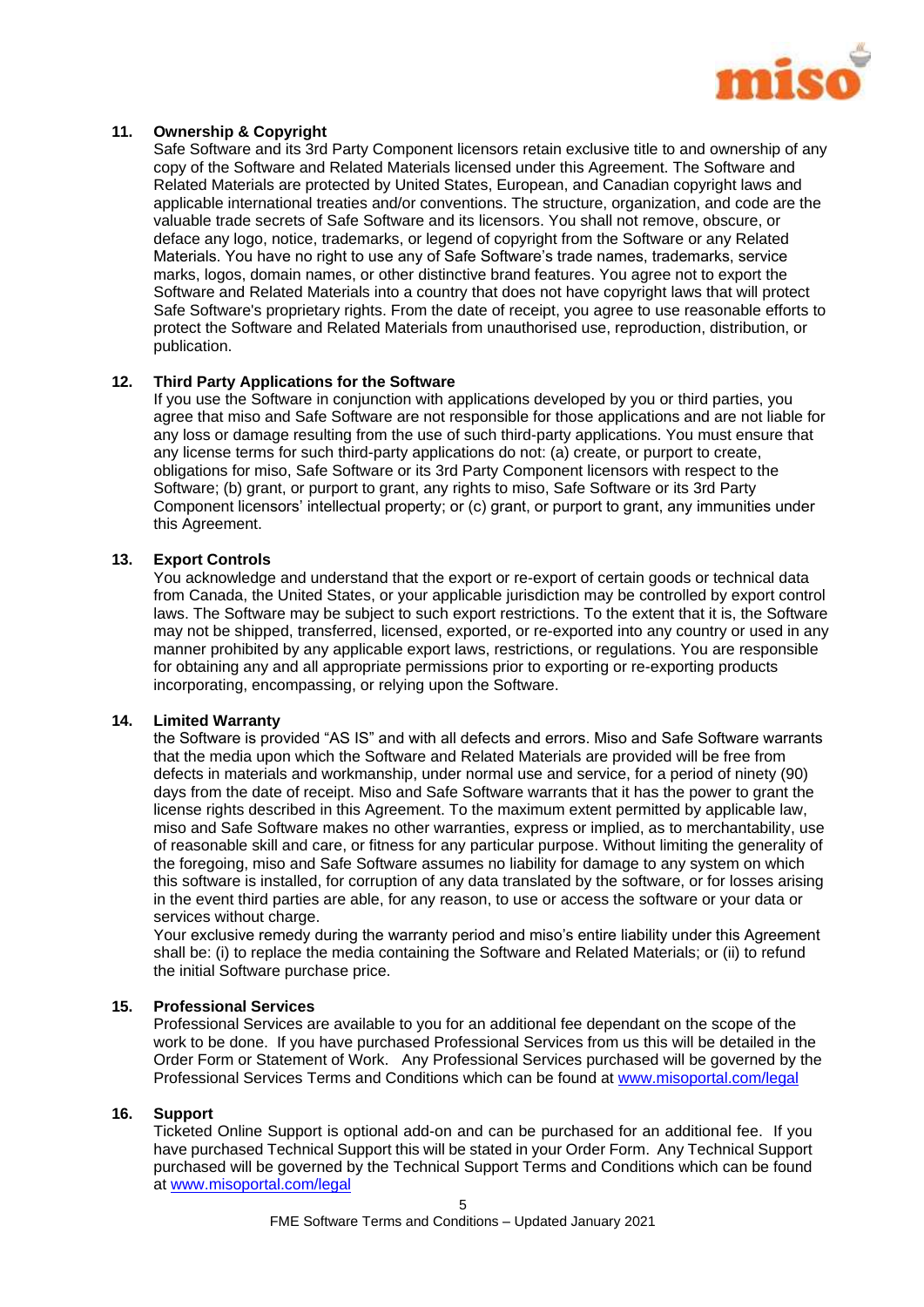

## <span id="page-6-1"></span>**17. Your Obligations**

- 17.1. You represent and warrant that throughout the term of this Agreement:-
	- (a) you will adhere to Safe Software's FME Software Licence Agreement including in the Appendix.
	- (b) you will not use the Service in a way that will infringe the Intellectual Property Rights of any third party;
	- (c) you will ensure that Customer Data and Personal Data deemed as special category of Data under GDPR is not uploaded or given to us in any form unless pre-agreed by us in writing.
- 17.2. Carry out your obligations as described in the Order Form(s)
- 17.3. You shall not, without the prior written consent of miso, at any time from the date of this agreement to the expiry of 12 months after the last date of supply of the Services, solicit or entice away from miso or employ or attempt to employ any person who is, or has been, engaged as an employee, consultant of miso in the provision of the Services.

## <span id="page-6-2"></span>**18. Customer Data and Customer Personal Data**

- 18.1. You, not miso, have sole responsibility for the entry, deletion, correction, accuracy, quality, integrity, legality, reliability, appropriateness, and right to use the Customer Data. Miso is not responsible for any of the foregoing or for any destruction, damage, loss, or failure to store any Customer Data beyond its reasonable control or resulting from any failure in data transmission or operation during the service provided to you by us.
- 18.2. You represent and warrant that you have and will maintain all necessary licences, consents, and permissions necessary to provide the Customer Data to miso and for them to store and process the Customer Data and Customer Personal Data in accordance with the terms of this Agreement.
- 18.3. If miso processes any Customer Data and Customer Personal Data on your behalf when performing its obligations under this Agreement, the Parties acknowledge that you shall be the Data Controller and miso shall be a Data Processor and in any such case:
	- (a) you shall ensure that you are entitled to transfer the relevant Customer and Customer Personal Data to miso so that they may lawfully use, process and transfer the Customer Personal Data in accordance with this Agreement on your behalf
	- (b) you shall ensure that the relevant third parties have been informed of, and have given their consent to, such use, processing, and transfer as required by all applicable Data Protection Laws;
	- (c) each Party shall take appropriate technical and organisational measures against unauthorised or unlawful processing of the personal data or its accidental loss, destruction or damage; and
	- (d) notwithstanding any other provision of this Agreement, but subject always to Appendix D(1) Data Protection and Appendix D(2) Data Processing Activities, nothing shall prevent miso from disclosing Customer Personal Data or Customer Data to their Group Companies, Affiliates, Sub-Processors and third party service providers as necessary to provide the Services, and otherwise in order to comply with Applicable Law or at the request of a governmental, regulatory or supervisory authority
- 18.4. The Customer must ensure that Customer Data and Customer Personal Data deemed as a special category of Data under GDPR is not uploaded to the service or given to us in any form unless preagreed by us in writing
- 18.5. From the commencement date specified in the Order Form(s) or this date of this Agreement (whichever is the earlier), the Parties shall comply with Appendix D(1) Data Protection and Appendix D(2) Data Processing Activities
- 18.6. You are solely responsible and liable for any transfer of Customer Data made by you (or made by miso at your request) to a third party and for ensuring that such transfer is in compliance with the Parties' obligations under the Data Protection Laws

## <span id="page-6-0"></span>**19. Fees and payment**

- 19.1. You shall be invoiced and pay the Fees in accordance with the Order Form.
- 19.2. The charges exclude:
	- (a) the cost of hotel, subsistence, travelling and any other ancillary expenses reasonably incurred by the individuals whom miso engages in connection with the any Services. Such expenses shall be invoiced by miso at the rates state in the Order Forms(s); and
	- (b) VAT, which miso shall add to its invoices at the appropriate rate,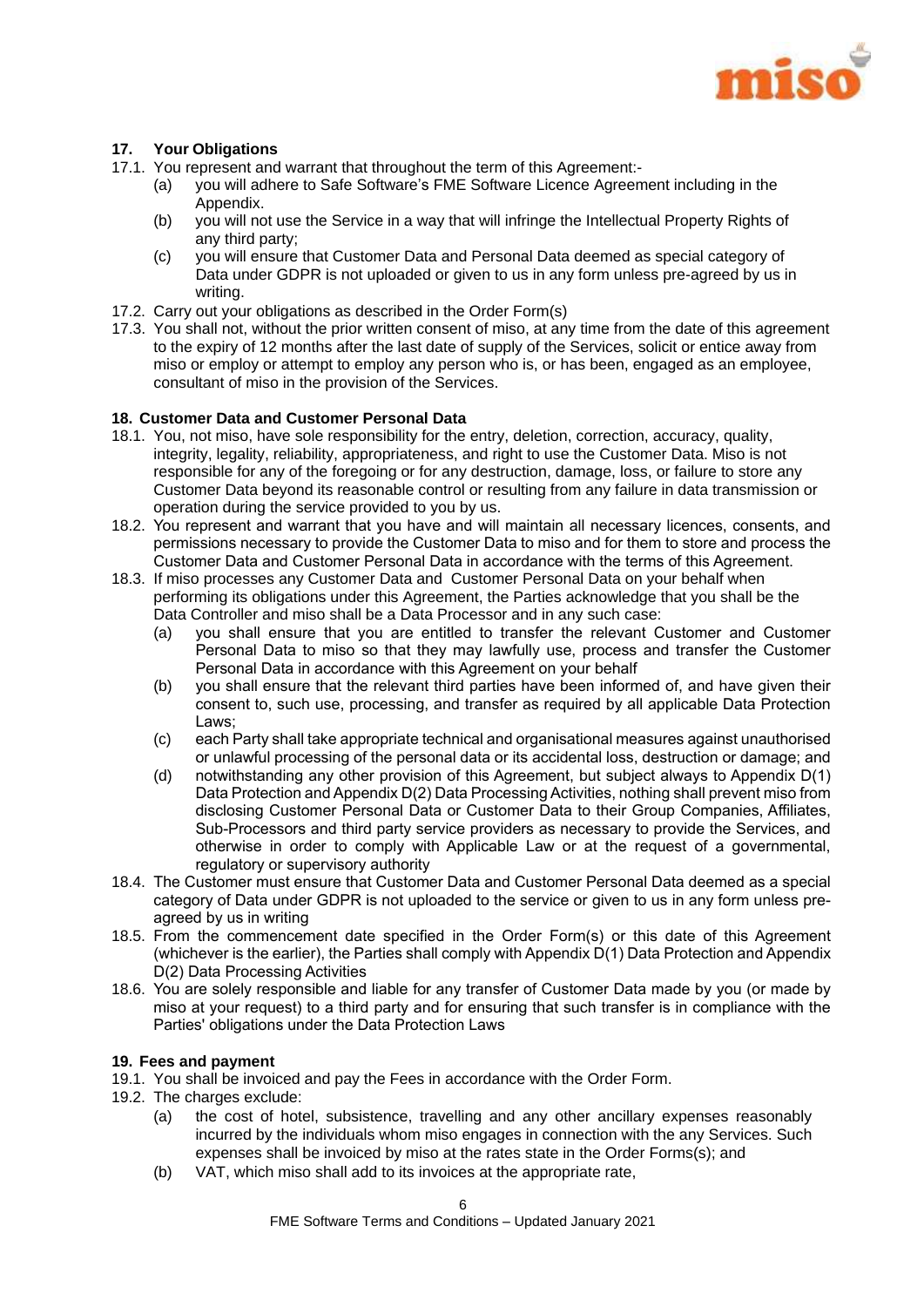

- 19.3. Unless otherwise agreed in writing, each invoice is due and payable 30 days after the invoice date (**Due Date**). Without prejudice to any other right or remedy that it may have, if the Customer fails to pay miso on the Due Date:
	- (a) the Customer shall pay interest on the overdue amount at the rate of 3% per annum above Barclay's Bank plc's base rate from time to time. Such interest shall accrue on a daily basis from the due date until actual payment of the overdue amount, whether before or after judgment. The Customer shall pay the interest together with the overdue amount; and
	- (b) miso may suspend all Services until payment has been made in full.
- 19.4. All amounts due under this agreement shall be paid in full without any set-off, counterclaim, deduction or withholding (other than any deduction or withholding of tax as required by law).

### <span id="page-7-1"></span>**20. Confidentiality**

- 20.1. Subject to clause [20.2, e](#page-7-0)ach Party shall, during the Term of this Agreement and thereafter, keep confidential, and shall not use for its own purposes nor without the prior written consent of the other disclose to any third party, these Terms & Conditions or any information of a confidential nature (including, without limitation, trade secrets and information of commercial value) which may become known to such Party from the other Party and which relates to the other Party or any of its Affiliates (**Confidential Information**), unless such information is public knowledge or already known to such Party at the time of disclosure, or subsequently becomes public knowledge other than by breach of these Terms & Conditions, or subsequently comes lawfully into the possession of such Party from a third party.
- <span id="page-7-0"></span>20.2. You shall be entitled to disclose to Authorised Users only such of the Confidential Information as is necessary for them to know in order for them to perform a Transaction. We shall be entitled to disclose to the proprietary owner(s) of any of the Software such of the Confidential Information (including these Terms & Conditions) as is required for our suppliers to fulfil their obligations to us or us to fulfil our obligations to them.
- 20.3. Privacy Policy
	- (a) Your use of the service is subject to the miso Privacy Policy, a current version of which is available at www.misoportal.com
- 20.4. The provisions of this Clause [20](#page-7-1) shall remain in full force and effect notwithstanding termination of this Agreement for any reason

#### **21. Proprietary Rights Infringement**

miso will defend and indemnify you from any action brought against you, to the extent that it is based on a claim that the Software or Related Materials infringe a copyright, patent, trademark, or other intellectual property right of any third party, provided that: (a) miso is promptly notified in writing of the claim; (b) you provide miso and Safe Software with reasonable assistance, information, and authority necessary to negotiate and settle the claim; (c) such claim does not arise from the use of a superseded or modified release of the Software if such infringement would have been avoided by the use of the current or unmodified release of the Software; and (d) such a claim does not arise from the use, operation, or combination of the Software with programs, data, equipment, or materials not provided by Safe Software if such infringement would have been avoided by use of the Software without such programs, data, equipment, or materials. Should the Software become, or in miso and Safe Software's opinion be likely to become, the subject of any such claim of infringement, then you will permit miso and Safe Software, at their option and expense, either to: (a) procure for you the right to continue using the Software; or (b) replace or modify all or a portion of the Software so that it is non-infringing. In the event neither of these remedies is available or practical, miso may terminate this Agreement and return to you the initial Software purchase price, reduced on a pro-rated basis by 20% for each year since delivery, as well as a pro-rated refund of any pre-paid support fees for the then-current support term. This Clause states miso's entire obligation for Property Right Infringement.

#### <span id="page-7-2"></span>**22. Limitation of Liability**

- 22.1. This Clause [22](#page-7-2) sets out our entire financial liability (including any liability for the acts or omissions of our employees, agents and sub-contractors) to you in respect of:
	- (a) any breach of this Agreement;
	- (b) any use made by you of the Services or the Software or any part of them; and
	- (c) any representation, statement or tortious act or omission (including negligence) arising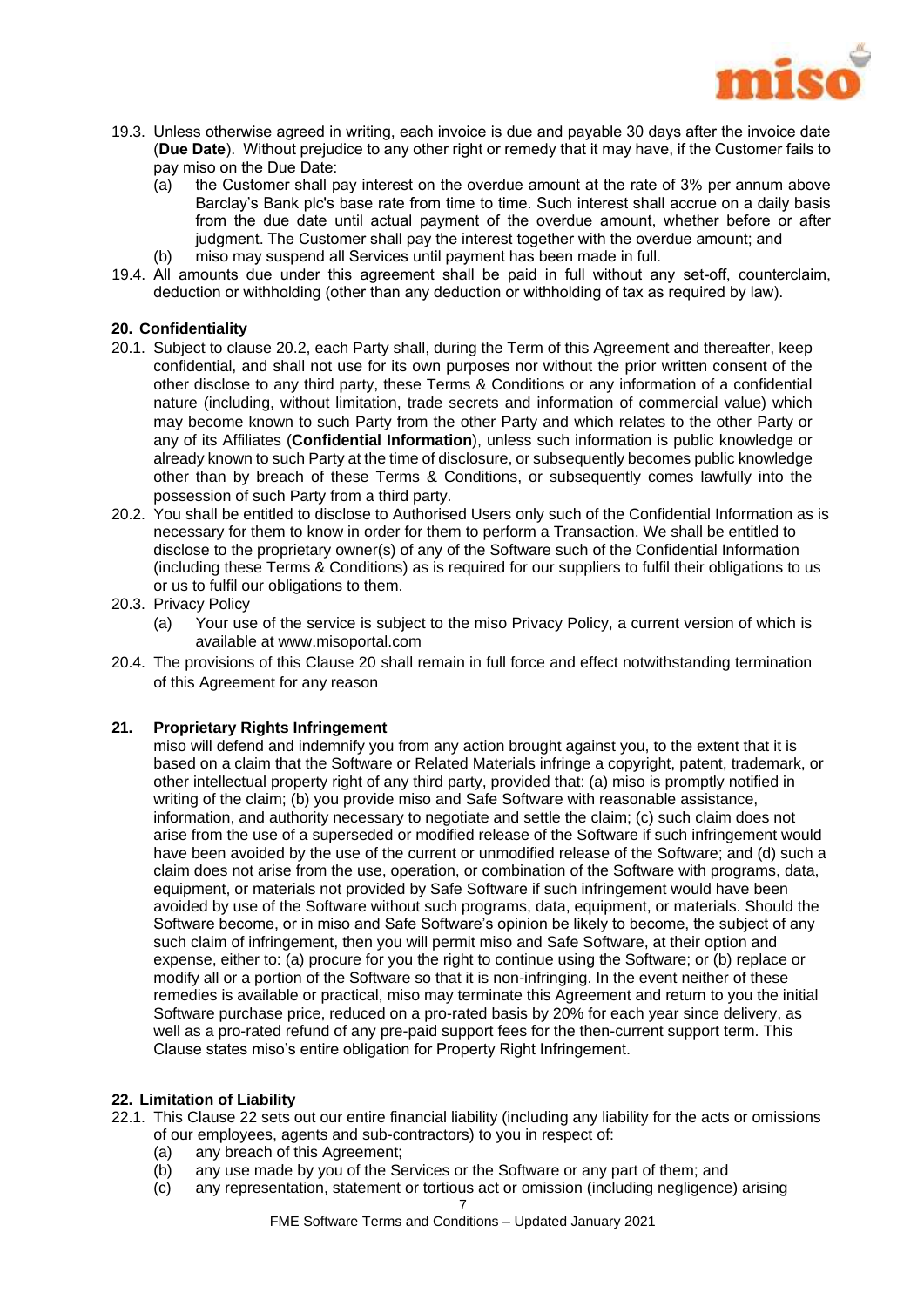

under or in connection with the Agreement.

- <span id="page-8-0"></span>22.2. Nothing in this Agreement will limit or exclude either Party's liability for: (i) death or personal injury resulting from negligence or for fraud, fraudulent misstatement, or fraudulent misrepresentation; (ii) any liability which may not be limited or excluded as a matter of law; or (iii) any claims arising under a Party's obligations of indemnification. Nothing in this Agreement will limit your obligation to pay any undisputed fees.
- <span id="page-8-1"></span>22.3. Subject to Clause [22.2](#page-8-0) neither Party shall be liable (in contract, tort (including negligence), strict liability, or otherwise): (i) for any loss arising from or in connection with loss of revenues, profits (whether direct or indirect), contracts or business, or failure to realise anticipated savings, loss of use or other economic advantage arising from your use of the Service, including the inability to use the Service; loss or corruption of data; unauthorised access to data; or (ii) for any indirect, special, incidental, exemplary, enhanced, punitive, or consequential losses or damages, suffered or incurred by the other party arising out of or in connection with this Agreement even if such Party knew of, had been advised of the possibility of, or foreseen such damages in advance.
- 22.4. Subject to Clause [22.3](#page-8-1) and except as set out in the remainder of this clause, neither Party's aggregate liability in connection with any Order Form(s) will exceed 125% of the amount actually paid by you under that Order Form in the 12-month period preceding the event giving rise to such liability, regardless of whether such liability is based in contract, tort, strict liability, or otherwise. With respect to a Party's breach of its obligations set out in Clause [20](#page-7-1) (Confidentiality) or Appendix D(1) (Data Protection) or Appendix D(2) (Data Processing Activities), neither Party's aggregate liability will exceed the lesser of £1,000,000 (one million pounds sterling) and five times the amount actually paid by you under the applicable Order Form in the 12-month period preceding the event giving rise to such liability.

## **23. Term and Termination**

- 23.1. This Agreement shall commence on the Effective Date and shall (unless terminated as provided in the remainder of this clause) continue for the Initial Term.
- 23.2. Unless otherwise specified in appendix G or elsewhere in this Agreement or in the Purchase Order for the Software, the Software is licensed in perpetuity. Any related support and maintenance services may be ordered in annual increments for an additional fee.
- 23.3. Without prejudice to any other rights or remedies to which the Parties may be entitled, either party may terminate this Agreement without liability to the other if:
	- (a) the other Party commits a material breach of any of the terms of this Agreement and (if such a breach is remediable) fails to remedy that breach within 30 days of that Party being notified in writing of the breach; or
	- (b) If the Software license was granted to you for evaluation purposes, then it automatically terminates on the earlier of: (1) the expiration of 30 days from the original installation of the Software; or (2) when the Software ceases to function as a result of timing out, unless you have subsequently purchased a license from Safe Software, in which case the terms of this Agreement shall be deemed to have continued in full force and effect.
	- (c) if the other Party is unable to pay its debts (within the meaning of section 123 of the Insolvency Act 1986), or becomes insolvent, or is subject to an order or a resolution for its liquidation, administration, winding-up or dissolution (otherwise than for the purposes of a solvent amalgamation or reconstruction), or has an administrative or other receiver, manager, trustee, liquidator, administrator or similar officer appointed over all or any substantial part of its assets, or enters into or proposes any composition or arrangement with its creditors generally, or is subject to any analogous event or proceeding in any applicable jurisdiction; or
	- (d) the other Party ceases, or threatens to cease, to trade; or
	- (e) the other Party takes or suffers any similar or analogous action in any jurisdiction in consequence of debt.
- 23.4. We have the right (but are not obliged to), on written notice to you, at our sole option, to immediately either suspend or terminate the Licence in the following circumstances:-
	- (a) where you have failed to pay any invoice due under these Terms & Conditions in full within 30 days of the Due Date; or
	- (b) where you have breached your obligations under any of clauses [7,](#page-4-0)[8](#page-4-1)[,9,](#page-4-2)[11,](#page-5-0) [12](#page-5-1)[,17,](#page-6-1)[18,](#page-6-2)[19,](#page-6-0)[20.](#page-7-1)
- 23.5. On termination of this Agreement for any reason:
	- (a) all licences granted under this Agreement shall immediately terminate;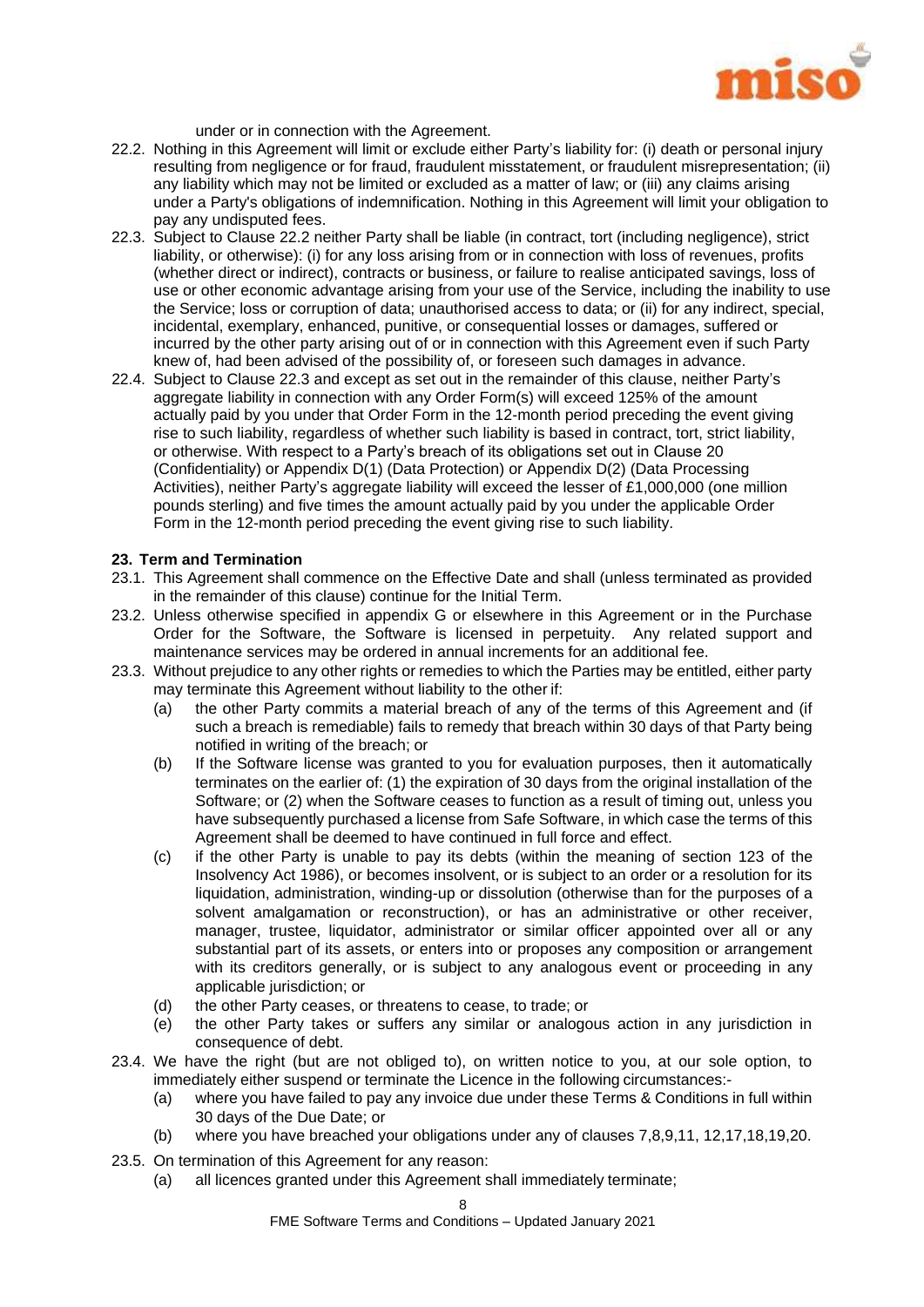

- (b) you shall have no further right to use the Software;
- (c) you shall immediately pay to us any and all sums due under this Agreement;and
- (d) each Party shall return and make no further use of any equipment, property, materials and other items (and all copies of them) belonging to the other Party; and
- (e) the accrued rights of the Parties as at termination, or the continuation after termination of any provision expressly stated to survive or implicitly surviving termination, shall not be affected or prejudiced

## **24. Force Majeure**

We shall have no liability to you under this Agreement if we are prevented from or delayed in performing our obligations under this Agreement by acts, events, omissions or accidents beyond our reasonable control, including, without limitation, strikes, lock-outs or other industrial disputes (whether involving our workforce or that of any other party), failure of a utility service or transport or telecommunications network, act of God, war, riot, civil commotion, malicious damage, compliance with any law or governmental order, rule, regulation or direction, accident, breakdown of plant or machinery, fire, flood, storm or default of suppliers or sub-contractors. We shall notify you of such an event and its expected duration.

## <span id="page-9-0"></span>**25. General**

- 25.1. No forbearance or delay by either Party in enforcing its rights shall prejudice or restrict the rights of that Party, and no waiver of any such rights or of any breach of any contractual terms shall be deemed to be a waiver of any other right or of any later breach unless expressly set out in writing by the waiving Party.
- 25.2. If any provision in the Agreement is judged to be illegal or unenforceable, the continuation in full force and effect of the remainder of the provisions shall not be prejudiced.
- 25.3. Any amendment, waiver or variation of the Agreement shall not be binding on the parties unless set out in writing, expressed to amend the Agreement and signed by or on behalf of each of the Parties.
- 25.4. No term in the Agreement is intended to confer a benefit on, or to be enforceable by, any person who is not a Party to it.
- 25.5. In relation to assignment and sub-licensing:
	- (a) you have no right to sub-license or to assign the benefit or burden of the Agreement in whole or in part, or to allow the Software to become the subject of any charge, lien or encumbrance without our prior written consent.
	- (b) We may sub-license, assign, charge or otherwise transfer any of our rights or obligations under the Agreement, provided we give written notice to you of any sub-licence, assignment, charge or other transfer.
- 25.6. All notices given by you to us must be given to us in writing at the address shown in clause 1 or to [cancellations@misoportal.com.](mailto:cancellations@misoportal.com) We may give notice to you at either the email or postal address set out in the Order Form. Notice will be deemed received and properly served 24 hours after an email is sent, or three days after the date of posting of any letter. In proving the service of any notice, it will be sufficient to prove, in the case of a letter, that such letter was properly addressed, stamped and placed in the post and, in the case an email, that such email was sent to the specified email address of the addressee and that no error message indicating failure to deliver has been received by the sender and provided further that within 24 hours of transmission a hard copy of the email is sent by post to the intended recipient.
- 25.7. These Terms & Conditions, and any schedules, annexes, appendices and documents referenced in this Agreement and the Order Form(s) contain the whole agreement between the Parties relating to the subject matter hereof and supersede all prior agreements, arrangements and understandings between the parties relating to that subject matter.
- 25.8. The Agreement, its subject matter or its formation (including non-contractual disputes or claims) shall be governed by and construed in accordance with English law and submitted to the nonexclusive jurisdiction of the English courts.
- 25.9. The provisions of clause [25](#page-9-0) shall remain in full force and effect notwithstanding termination of the Agreement for any reason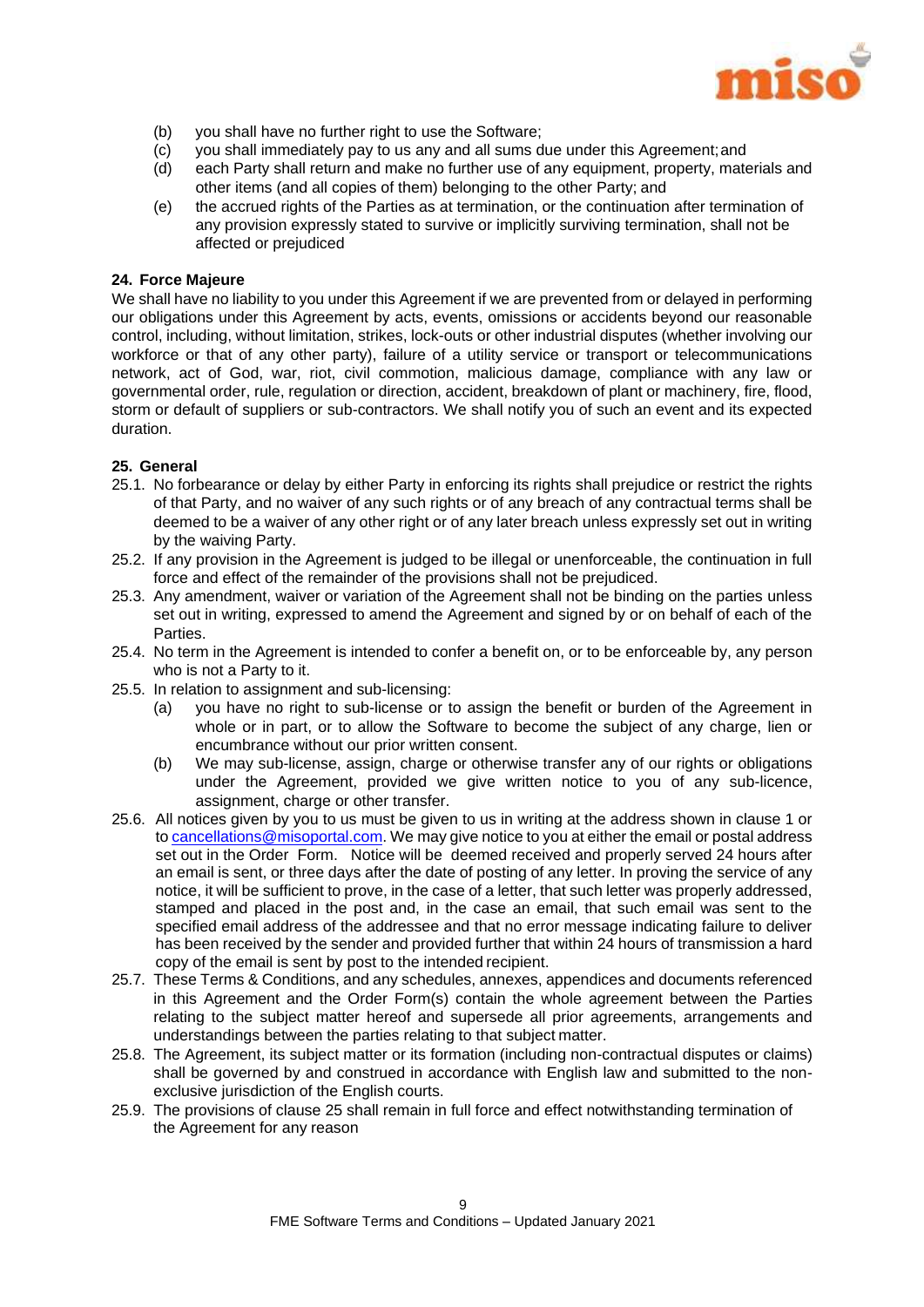

The Parties have caused this Agreement to be executed by their respective duly authorised representatives.

| Dotted Eyes Limited<br>trading as miso         | <b>Customer</b> |
|------------------------------------------------|-----------------|
|                                                |                 |
|                                                |                 |
| Date: <u>_________________________________</u> |                 |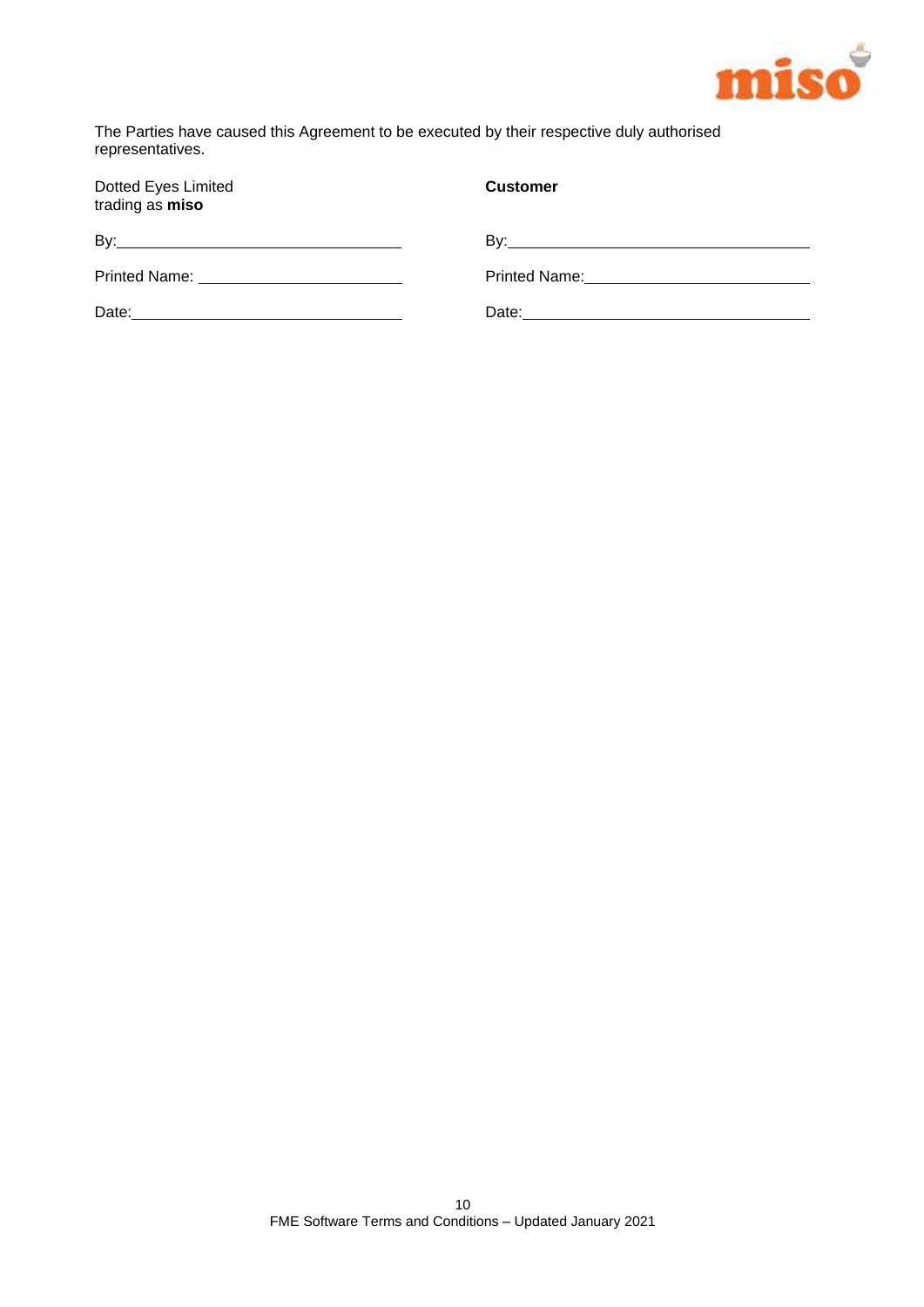

## **APPENDIX A**

## **FME Software Licence Agreement**

You agree to be bound by the FME Software Licence Agreement published on the Safe Software website <https://www.safe.com/legal/fme-sla/> a copy of which is available on request.

The Agreement may be modified at any time in Safe Software's sole discretion. All modified Agreements will be posted at [https://www.safe.com/legal/fme-sla/.](https://www.safe.com/legal/fme-sla/) It is your responsibility to review the Terms regularly for updates.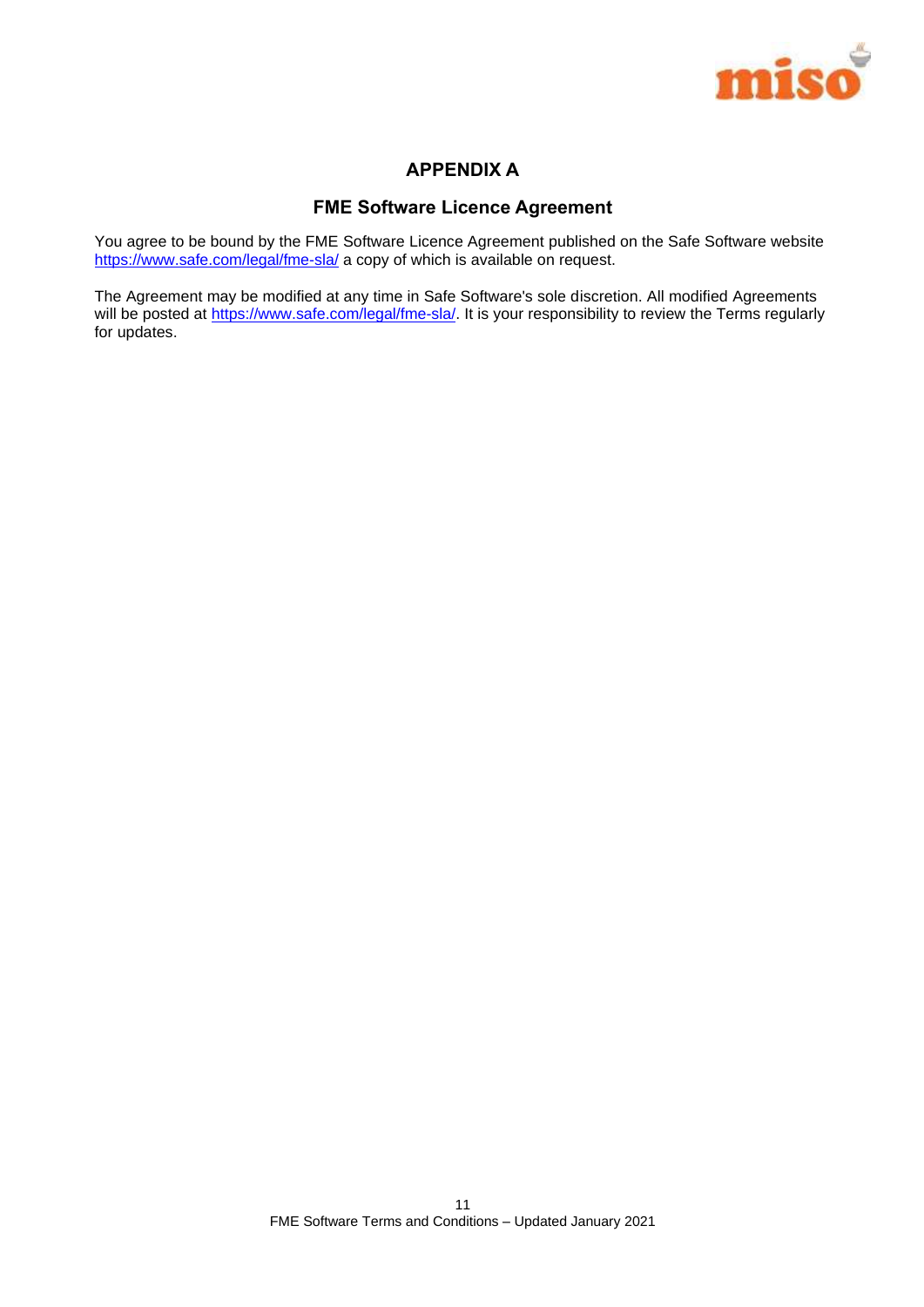

## **APPENDIX B**

## **Professional Services Terms and Conditions**

Professional Services are available to you for an additional fee dependant on the scope of the work to be done. If you have purchased Professional Services from us this will be detailed in the Order Form or Statement of Work. Any Professional Services purchased will be governed by the Professional Services Terms and Conditions which can be found at [www.misoportal.com/legal](http://www.misoportal.com/legal)

The Terms may be modified at any time at our sole discretion. It is your responsibility to review the Terms regularly for updates.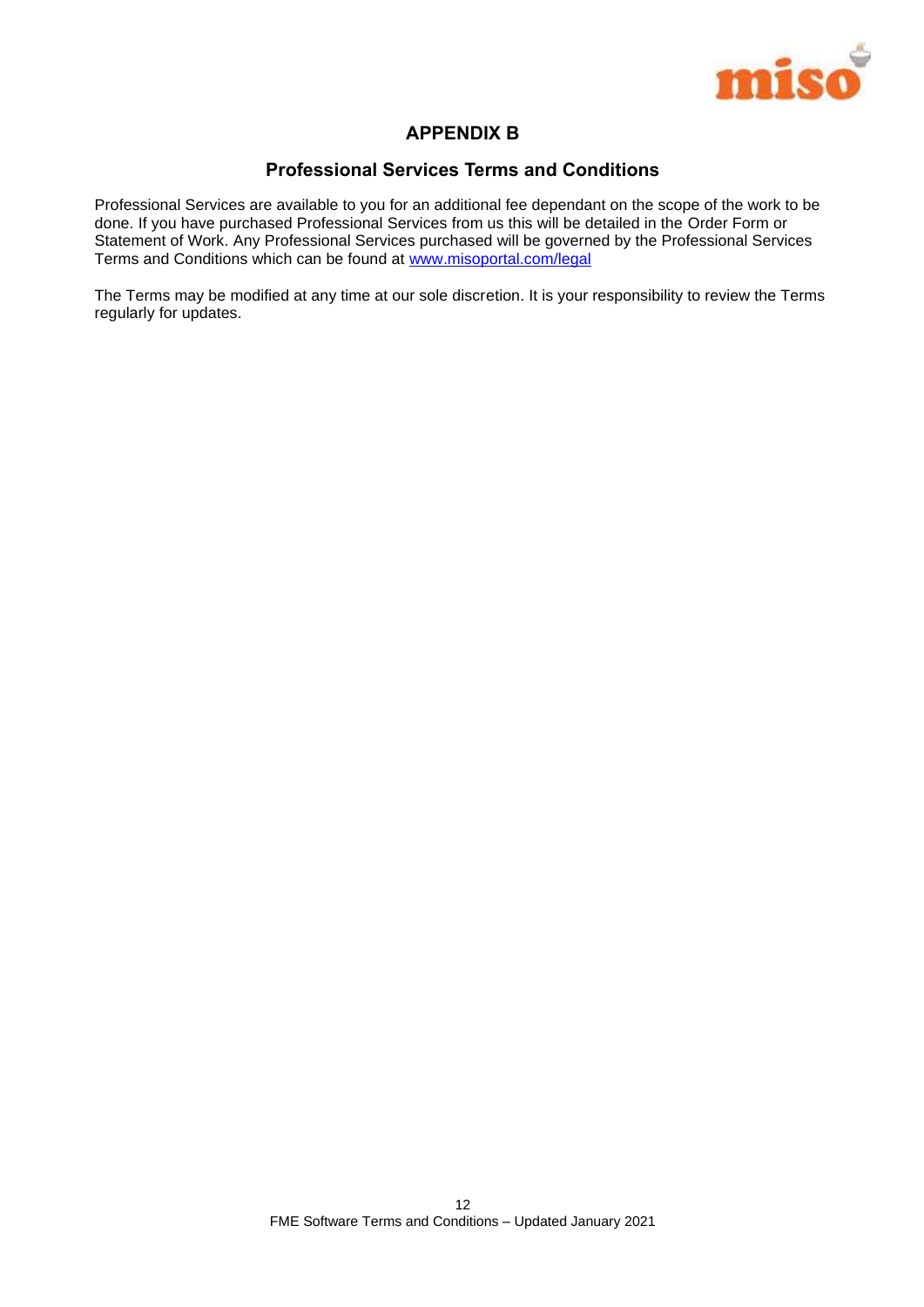

## **APPENDIX C**

## **Technical Support Terms and Conditions**

Ticketed Online Support is optional add-on and can be purchased for an additional fee. If you have purchased Technical Support this will be stated in your Order Form. Any Technical Support purchased will be governed by the Technical Support Terms and Conditions which can be found at [www.misoportal.com/legal](http://www.misoportal.com/legal)

The Terms may be modified at any time at our sole discretion. It is your responsibility to review the Terms regularly for updates.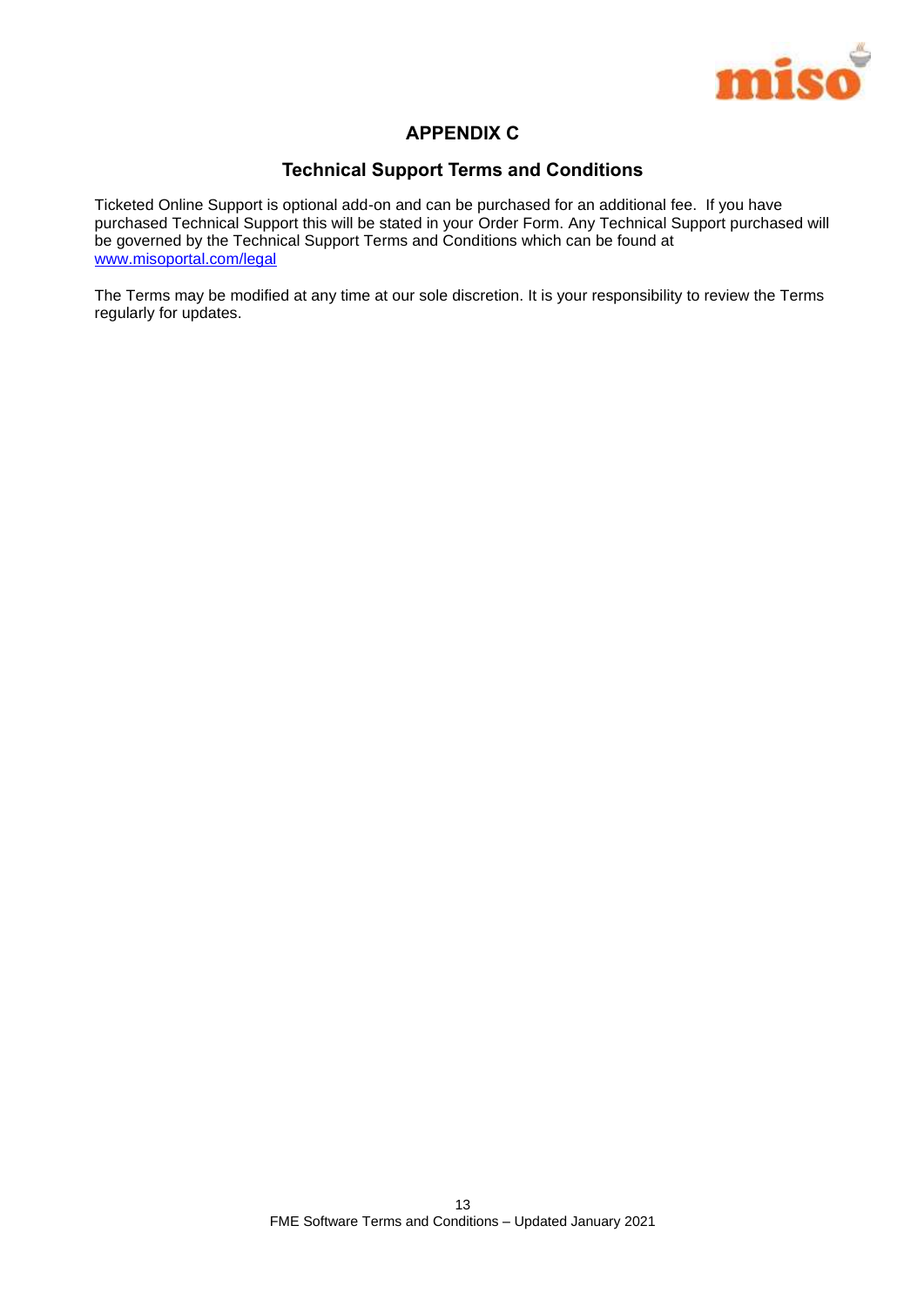

## **APPENDIX D(1)**

## **Data Protection**

## **1. Definitions and interpretation**

1.1 In this Appendix, unless the context otherwise requires:

"**DP Regulator**" means any governmental or regulatory body or authority with responsibility for monitoring or enforcing compliance with the Data Protection Laws;

"**Data Subject Request**" means a request from a Data Subject to exercise its rights under the Data Protection Laws in respect of that Data Subject's Personal Data;

"**Security Breach**" means any actual loss, unauthorised or unlawful processing, destruction, damage, or alteration, or unauthorised disclosure of, or access to the Customer Personal Data, and terms defined in a provision of this Appendix shall have the meaning given to them in that provision

#### **2. Compliance with Data Protection Laws**

2.1 miso shall comply with its obligations under the Data Protection Laws as they apply to it as a Data Processor of the Customer Personal Data.

2.2 The Customer shall comply with its obligations under the Data Protection Laws as they apply to it as a Data Controller of the Customer Personal Data.

## **3. Processing and security**

3.1 In performing its obligations under this Agreement, miso shall only process the categories of Personal Data and only in respect of the categories of Data Subjects, and only for the nature and purposes of processing and duration, as is set out in the Annex to this Appendix or as necessary to perform its obligations under this Agreement, save as otherwise required by any Applicable law.

3.2 In processing the Customer Personal Data, miso shall:

- (a) process Customer Personal Data only in accordance with the Customer's written instructions from time to time (including those set out in this Agreement) except as otherwise required by any Applicable Law;
- (b) not process the Customer Personal Data for any purpose other than those set out in the Annex and as necessary to perform its obligations under this Agreement unless otherwise expressly authorised by the Customer;
- (c) promptly notify the Customer if it receives a Data Subject Request in respect of Customer Personal Data;
- (d) as far as reasonably practicable, co-operate with and provide assistance to the Customer in relation to any Data Subject Request in respect of Customer Personal Data;
- (e) taking into account:
	- (i) the state of the art;
	- (ii) the nature, scope, context and purposes of the processing; and
	- (iii) the risk and severity of potential harm,

protect the Customer Personal Data by ensuring that it has in place appropriate technical and organisational measures, including measures to protect the Customer Personal Data against the risks of a Security Breach; and

(f) ensure that any persons authorised by miso to process Customer Personal Data are obliged to keep such data confidential.

3.3 miso shall, without undue delay after discovering any Security Breach or any failure or defect in security which leads, or might reasonably be expected to lead, to a Security Breach (together a "**Security Issue**") notify the Customer of the same.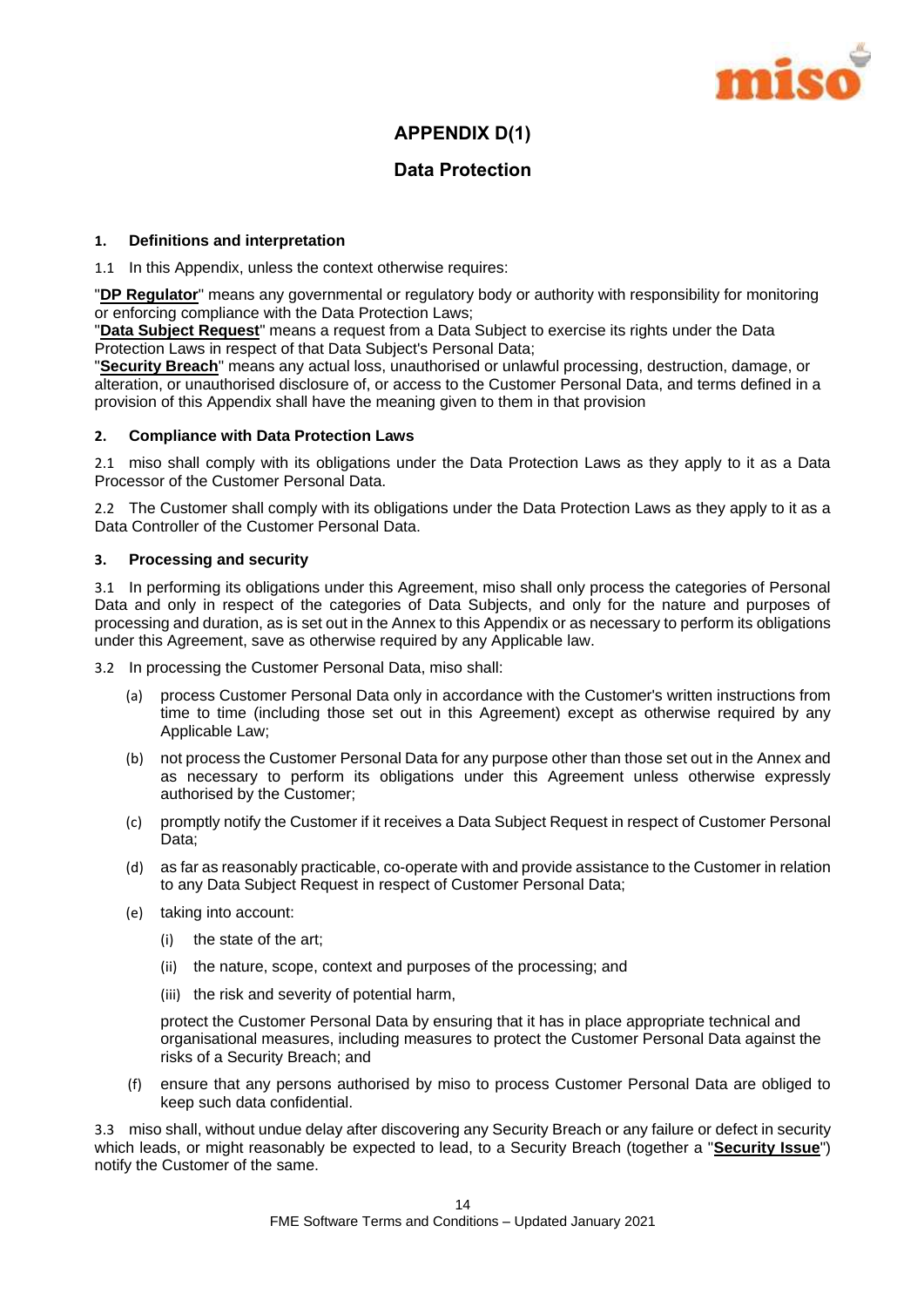

- 3.4 Where a Security Issue arises, miso shall:
	- (a) as soon as reasonably practicable, provide the Customer with details of the Security Issue, the actual or expected consequences of it, and the measures taken or proposed to be taken to address or mitigate it;
	- (b) co-operate with the Customer, and provide the Customer with all reasonable assistance in relation to the Security Issue; and
	- (c) unless required by Applicable Law, not make any notifications to a DP Regulator or any Data Subjects about the Security Issue without the Customer's prior written consent (such consent not to be unreasonably withheld or delayed).

#### **4. Return or destruction of Personal Data**

4.1 Subject to paragraph [4.2,](#page-15-0) miso shall return or, at the election of the Customer, irretrievably delete all Customer Personal Data in its control or possession when it no longer requires such Customer Personal Data to exercise or perform its rights or obligations under this Agreement, and in any event within 30 days following expiry or termination of this Agreement.

<span id="page-15-0"></span>4.2 To the extent that miso is required by Applicable Law to retain all or part of the Customer Personal Data (the "**Retained Data**"), miso shall isolate and cease all processing of the Retained Data other than as required by the Applicable Law.

#### **5. Audit**

5.1 miso shall provide such information, reasonable co-operation and assistance in relation to any request made by the Customer (or its auditors, or its or their representatives) as necessary to demonstrate miso's compliance with the Data Protection Laws in relation to this Agreement.

#### **6. Co-operation and assistance**

6.1 miso shall co-operate with the Customer, and provide such information and assistance as the Customer may reasonably require, to enable the Customer to:

- (a) comply with the Customer's obligations under the Data Protection Laws (including Articles 32-36 of GDPR) in respect of Customer Personal Data; and
- (b) deal with and respond to investigations and requests for information relating to the Customer Personal Data from any DP Regulator.

6.2 If miso receives any complaint, notice or communication from a DP Regulator or other third party (excluding a Data Subject Request) which relates directly or indirectly to Customer Personal Data or to either Party's compliance with the Data Protection Laws, it shall notify the Customer as soon as reasonably practicable.

#### <span id="page-15-1"></span>**7. Sub-Processors**

7.1 miso shall not subcontract any processing of the Customer Personal Data to any Sub-Processor except as authorised by the Customer in accordance with this paragraph [7.](#page-15-1) The Customer consents to miso engaging Sub-Processors to process the Data provided that: (i) miso provides at least 30 days' prior notice of the addition of any subcontractor (including details of the processing it performs or will perform) ("**Sub-Processor Notice**"); and (ii) miso complies with paragraphs [7.4](#page-16-0) and [7.5](#page-16-1) of this Appendix.

7.2 The Customer hereby consents to miso's use of the Sub-Processors listed at www.misoportal.co.uk/legal/ which shall be maintained and updated when any Sub-Processor is added or removed in accordance with this paragraph [7.](#page-15-1)

7.3 If within 30 days of receipt of a Sub-Processor Notice the Customer notifies miso in writing of its refusal to consent to miso's appointment of a Sub-Processor on reasonable grounds relating to the protection of Customer Personal Data, then either: (i) miso will not appoint the Sub-Processor; or (ii) if miso does appoint the Sub-Processor, the Customer may elect to terminate the Agreement without penalty or cost to either party save that any portion of the fees paid in advance in respect of Services not yet delivered as at the effective date of termination shall be refunded to the Customer. If after 30 days from receipt of the Sub-Processor Notice the Customer has not indicated its refusal of the appointment of a Sub-Processor in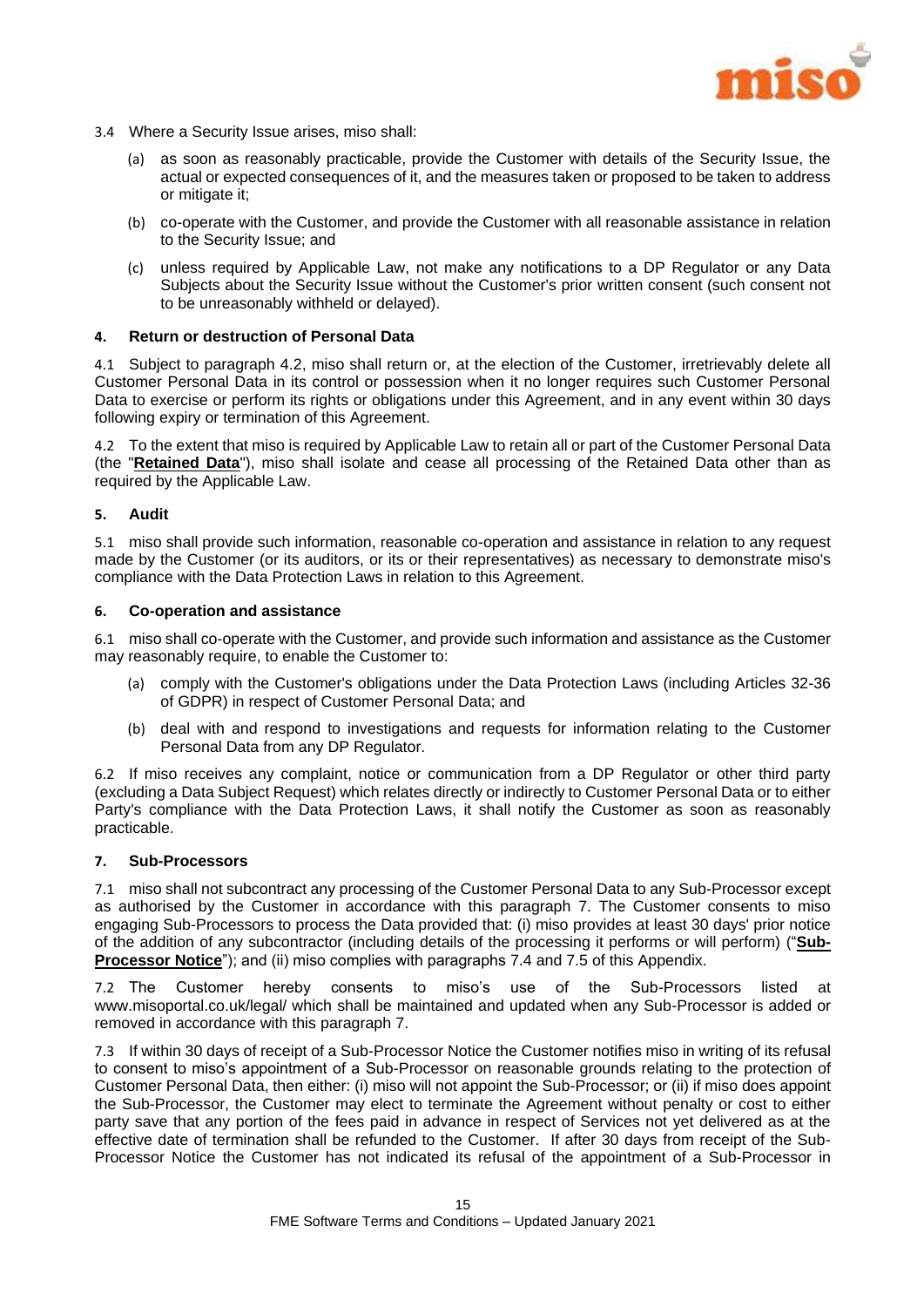

accordance with this paragraph, then the Customer is deemed to have given its consent and miso shall be entitled to appoint the relevant Sub-Processor with immediate effect.

- <span id="page-16-0"></span>7.4 If miso appoints a Sub-Processor, Miso shall ensure that:
	- (a) such Sub-Processor shall only process Customer Personal Data in order to perform one or more of miso's obligations under this Agreement; and
	- (b) it enters into a written agreement or other legally enforceable terms with that Sub-Processor prior to any processing by the Sub-Processor, requiring the Sub-Processor to:
		- (i) process Customer Personal Data only in accordance with the written instructions of miso or the Customer; and
		- (ii) comply with data protection obligations equivalent in all material respects to those imposed on miso under this Appendix.

<span id="page-16-1"></span>7.5 Notwithstanding the appointment of a Sub-Processor, miso is responsible and liable to the Customer for any processing by the Sub-Processor in breach of this Appendix.

## **8. Transfer of Personal Data**

8.1 miso shall only transfer Customer Personal Data outside of the EEA where there is adequate protection for such Customer Personal Data in accordance with applicable Data Protection Laws and as authorised by the Customer in accordance with paragraph 7.

8.2 As at the date of this Appendix the Customer consents to the transfers of Customer Personal Data to those non-EEA locations listed a[t www.misoportal.co.uk/legal.](http://www.misoportal.co.uk/legal) miso shall ensure that such list is maintained and updated from time to time to reflect any changes.

#### **9. Precedence**

In relation to the subject matter of this Appendix and its Annex, in the event of any inconsistency between the provisions of this Appendix and its Annex and the other provisions of the Agreement including any schedule or annex thereto, the provisions of this Appendix and its Annex shall prevail.

miso reserves the right to change their Data Protection Policy documentation and its location from time to time.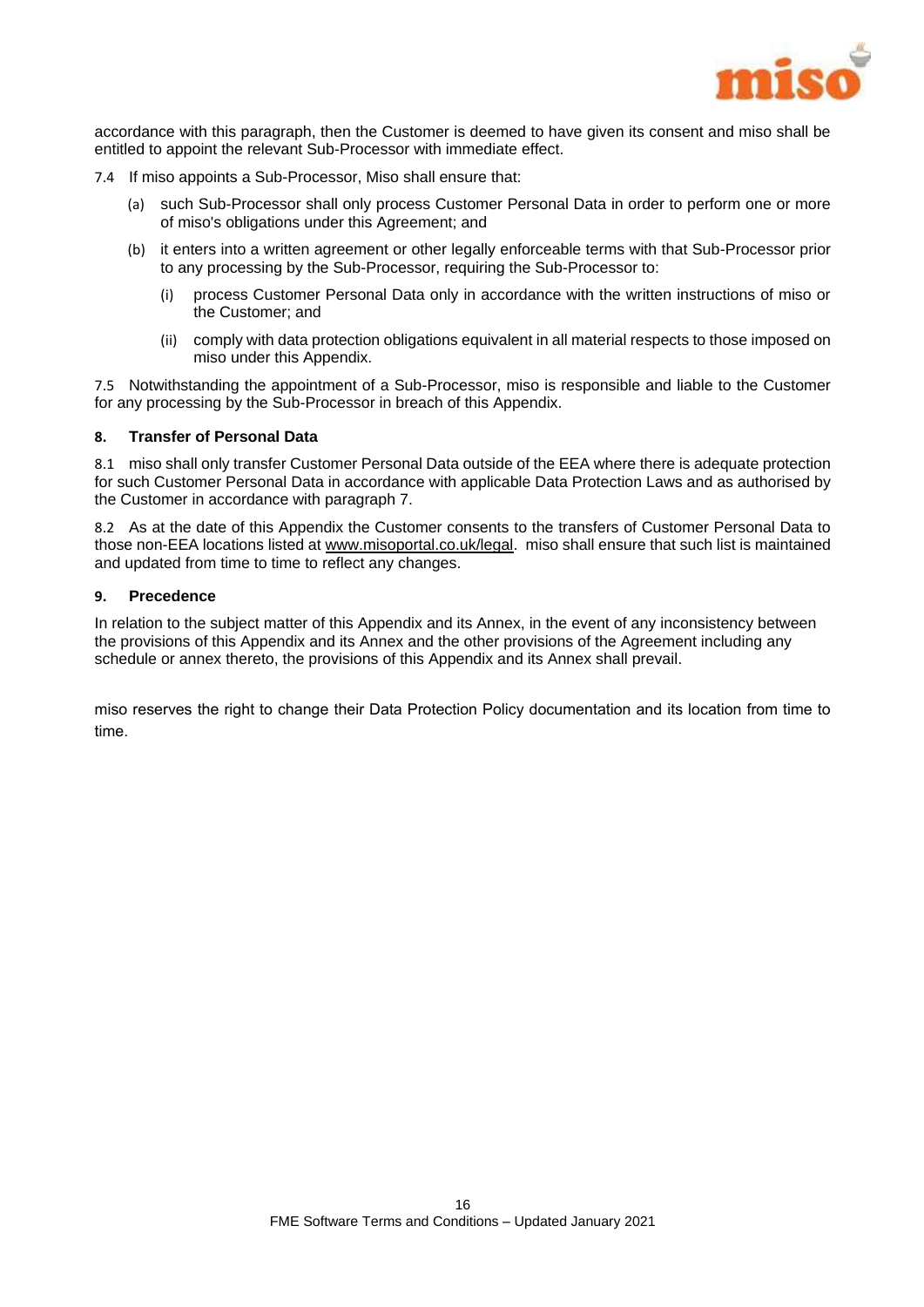

## **APPENDIX D(2)**

## **Data Processing Activities**

We want you to know what Personal Data Processing activities happen when you use our Services.

## **1. Processing by the provider**

## **1.1. Scope**

To allow us to provide the FME Software to you.

## **1.2. Nature**

Software that enables you to:

Connect your Applications. Transform your Data. Automate your Workflows. Gain more value from your data with FME, the leading software for integrating spatial data.

## **1.3. Purpose of processing and types of personal data**

We may process personal data for more than one lawful ground depending on the specific purpose for which we are using your data. Please contact us if you need specific details about the specific legal ground that we are relying on to process your personal data, where more than one ground has been set out in the table below.

| <b>Purpose / Activity</b>                                                                                                                                                         | Type of data                                                                                                                                                          | Lawful basis for processing including basis of<br>legitimate interest                                                                                                                                                                                                                                                   |
|-----------------------------------------------------------------------------------------------------------------------------------------------------------------------------------|-----------------------------------------------------------------------------------------------------------------------------------------------------------------------|-------------------------------------------------------------------------------------------------------------------------------------------------------------------------------------------------------------------------------------------------------------------------------------------------------------------------|
| To register you as a new<br>customer                                                                                                                                              | Identity<br>$\bullet$<br>Contact<br>$\bullet$                                                                                                                         | • Performance of a contract with you                                                                                                                                                                                                                                                                                    |
| To process and deliver your<br>order including payment and<br>collection or recovery of those<br>payments                                                                         | Identity<br>$\bullet$<br>Contact<br>$\bullet$<br>Financial<br>$\bullet$<br>Transaction<br>$\bullet$<br>Marketing and<br>$\bullet$<br>communications                   | Performance of a contract with you<br>$\bullet$<br>Necessary for our legitimate interests (debt<br>$\bullet$<br>collection)                                                                                                                                                                                             |
| To manage our relationship<br>with you which will include:<br>• Notifying you about<br>changes in our terms or<br>privacy policy<br>• Asking you for feedback or<br>take a survey | <b>Identity</b><br>$\bullet$<br>Contact<br>$\bullet$<br>Profile<br>$\bullet$<br>Marketing and<br>$\bullet$<br>communications                                          | Performance of a contract with you<br>$\bullet$<br>Necessary to comply with a legal obligation<br>$\bullet$<br>Necessary for our legitimate interests (to keep our<br>$\bullet$<br>records updated and to study how customers use<br>our products/services)                                                             |
| To enable you to take part in a<br>competition, prize draw, or<br>survey                                                                                                          | <b>Identity</b><br>$\bullet$<br>Contact<br>$\bullet$<br>Profile<br>$\bullet$<br>Usage<br>$\bullet$<br>Marketing and<br>$\bullet$<br>communications                    | Performance of a contract with you<br>٠<br>Necessary for our legitimate interests (to keep our<br>$\bullet$<br>records updated and to study how customers use<br>our products/services)                                                                                                                                 |
| To administer and protect our<br>business and website<br>(including troubleshooting,<br>data analysis, testing, system<br>maintenance, support,<br>reporting and hosting of data) | <b>Identity</b><br>$\bullet$<br>Contact<br>$\bullet$<br>Technical<br>$\bullet$                                                                                        | Necessary for our legitimate interests (for running<br>$\bullet$<br>our business, provision of administration and IT<br>services, network security, to prevent fraud and in<br>the context of a business reorganisation or group<br>restructuring exercise)<br>Necessary to comply with a legal obligation<br>$\bullet$ |
| To deliver relevant website<br>content and advertisements to<br>you and measure or<br>understand the effectiveness<br>of the advertising we serve to<br>you                       | Identity<br>$\bullet$<br>Contact<br>$\bullet$<br>Profile<br>$\bullet$<br>Usage<br>$\bullet$<br>Marketing and<br>$\bullet$<br>communications<br>Technical<br>$\bullet$ | Necessary for our legitimate interests (to study<br>$\bullet$<br>how customers use our products/services, to<br>develop them, to grow our business and to inform<br>our marketing strategy)                                                                                                                             |
| To use data analytics to<br>improve our website,<br>products/services, marketing,<br>customer relationships and<br>experiences                                                    | Technical<br>Usage<br>$\bullet$                                                                                                                                       | Necessary for our legitimate interests (to define<br>$\bullet$<br>types of customers for our products and services,<br>to keep our website updated and relevant, to<br>develop our business and to inform our marketing<br>strategy)                                                                                    |
| To make suggestions and<br>recommendations to you<br>about goods or services that<br>may be of interest to you                                                                    | Identity<br>٠<br>Contact<br>$\bullet$<br>Technical<br>$\bullet$<br>Usage<br>$\bullet$<br>Profile<br>$\bullet$                                                         | Necessary for our legitimate interests (to develop<br>our products/services and grow our business)<br>17                                                                                                                                                                                                                |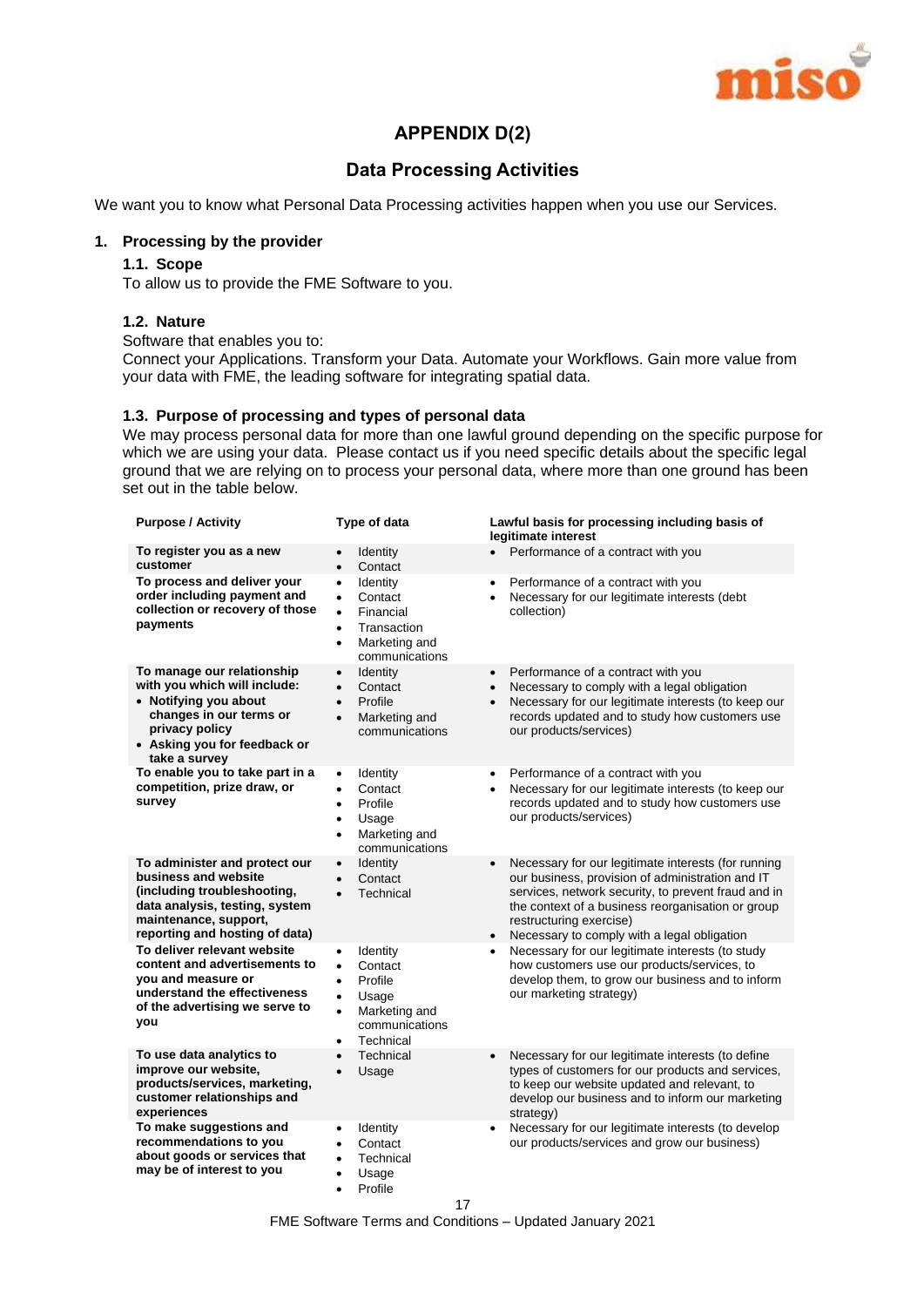

## **1.4. Duration of the processing**

Whenever we collect or process your personal data, we'll only keep it for as long as is necessary for the purpose for which it was collected. At the end of that retention period (usually no longer than seven years), your data will either be deleted completely or anonymised, for example by aggregation with other data so that it can be used in a non-identifiable way for statistical analysis and business planning. For information stored in backup archives, we will securely store the information and isolate it from any further use until deletion is possible.

## **2. Categories of data subject**

## **2.1. When using this Service, the groups of individual's data by category**

- Your *end users using the service* that you deliver
- The personal data about your *employees and contractors* that we collect as a Customer of ours to complete account administration and set up
- The personal data that we collect about the *service user access* technical information (e.g. browser, IP address)
- The details of your *employee and contractor interactions* with us when you require support for the Service (information that you choose to submit)

miso reserves the right to change their Data Processing Activities documentation and its location from time to time.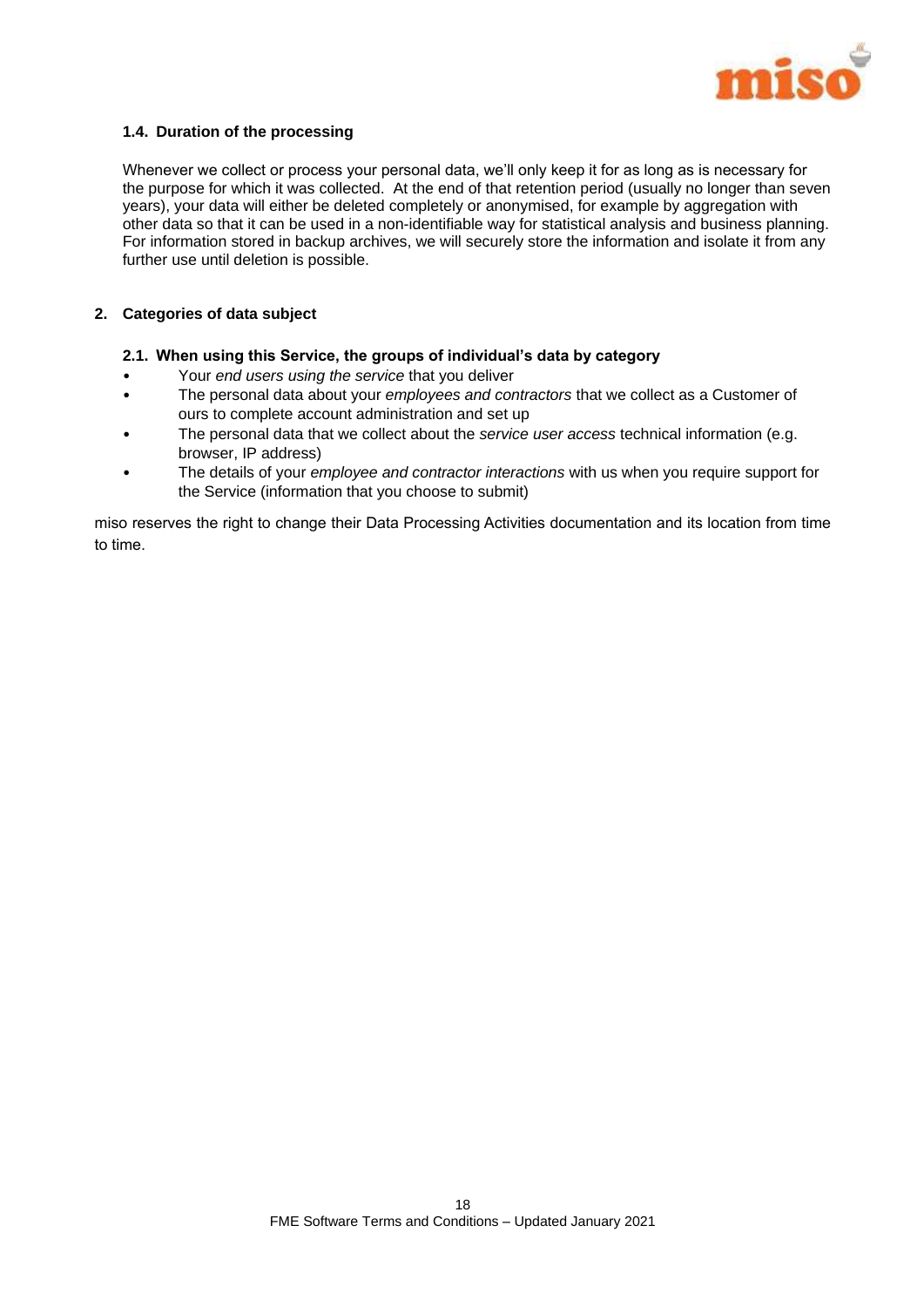

## **APPENDIX E**

## **Information Security**

Our information security document is available on our website.

miso reserves the right to change their Information Security document and its location from time to time. The current copy, including the update date, can be found at www.misoportal.com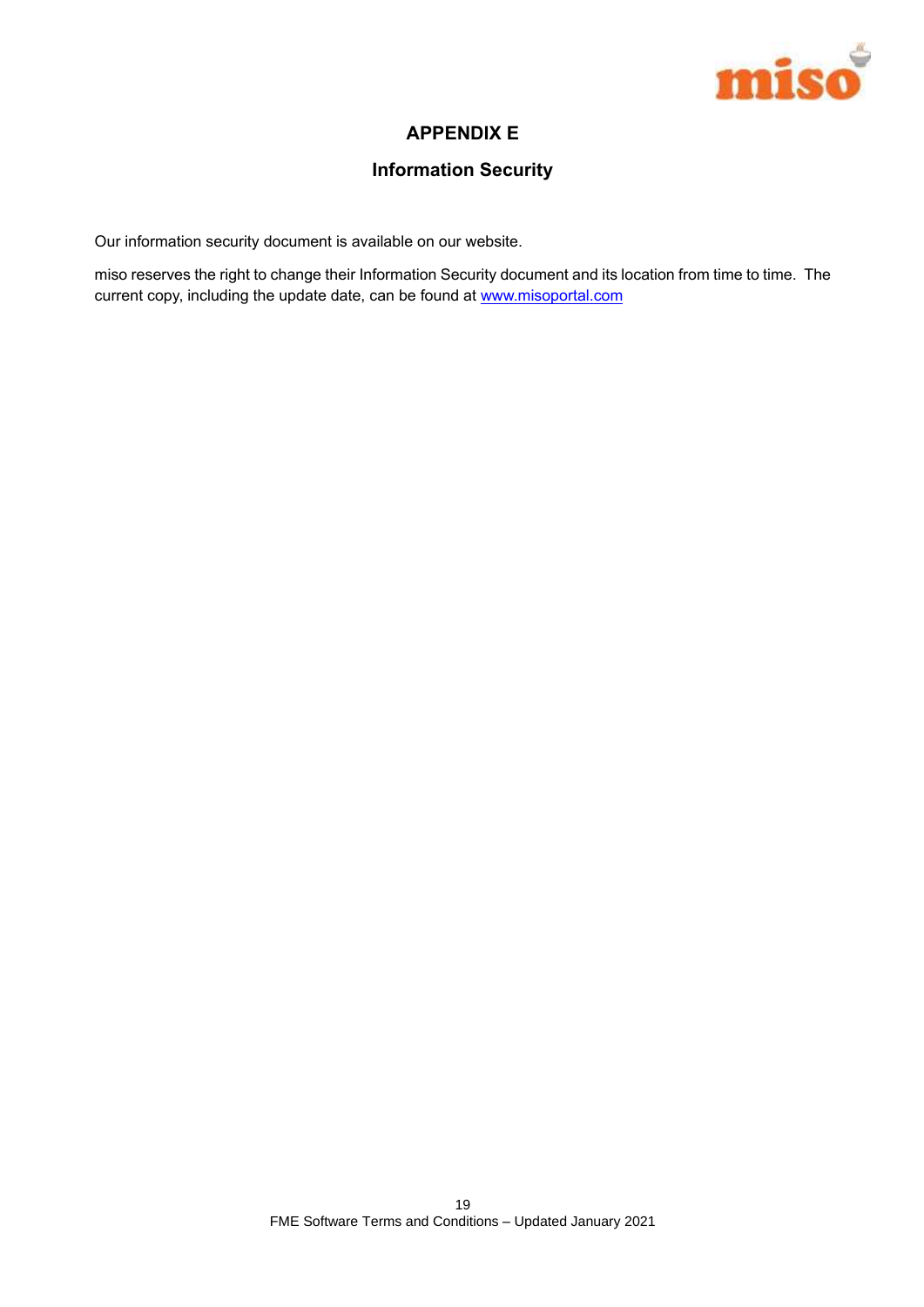

## **APPENDIX F**

## **Privacy Policy**

Our Privacy Policy is available on our website.

miso reserves the right to change their Privacy Policy and its location from time to time. The current copy, including the updated date, can be found at www.misoportal.com